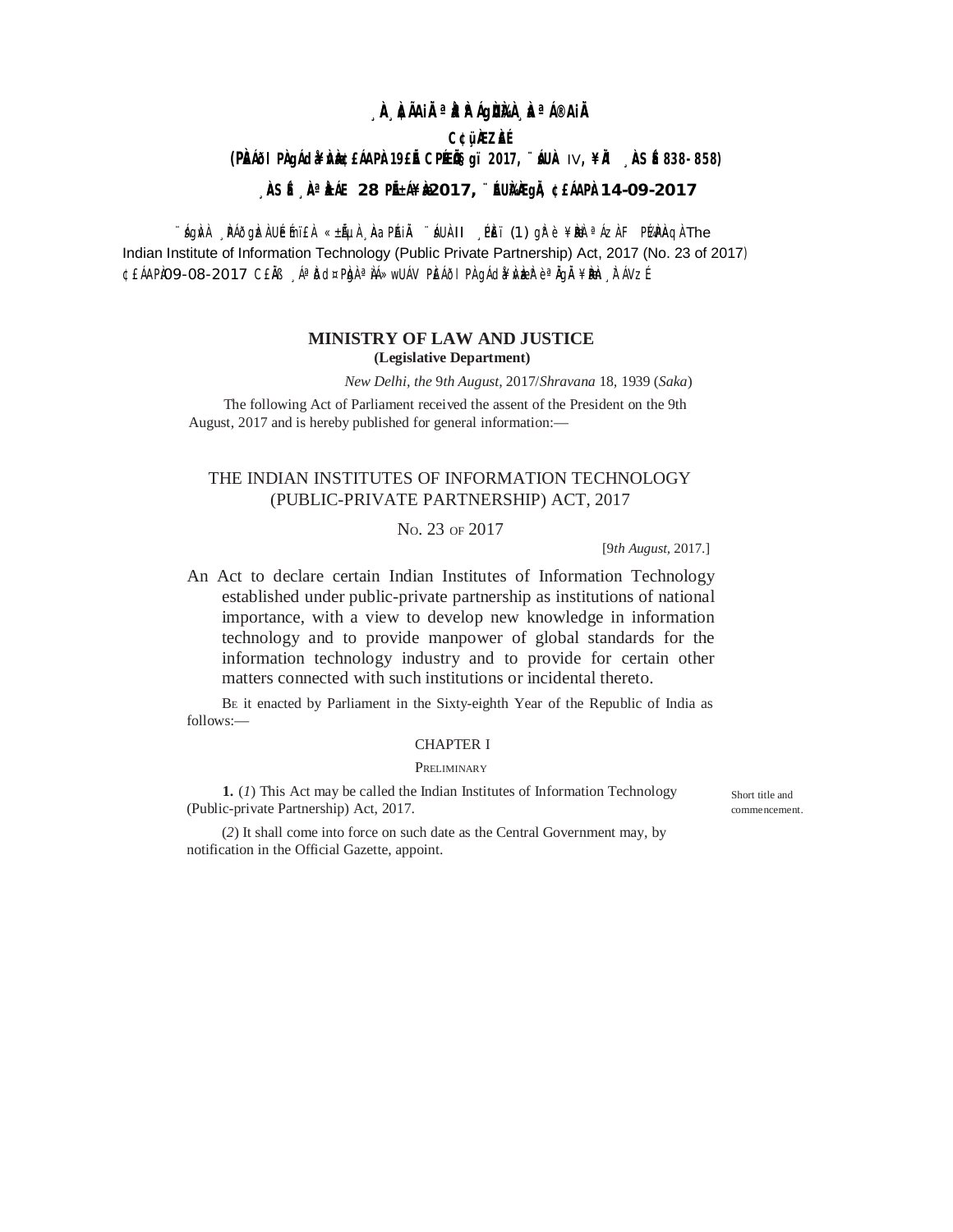Declaration of certain institutions as institutions of national importance.

**2.** Whereas the objects of the Institutes mentioned in the Schedule are such as to make them institutions of national importance, it is hereby declared that each such Institute is an institution of national importance.

Definitions.

**3.** In this Act, unless the context otherwise requires,—

(*a*) "appointed day" means the date of establishment of the Institutes established under sub-section (*2*) of section 4;

(*b*) "Board", in relation to any Institute, means the Board of Governors referred to in sub-section (*1*) of section 14;

(*c*) "Chairperson" means the Chairperson of the Board appointed under subsection (*2*) of section 14;

(*d*) "Co-ordination Forum" means the Co-ordination Forum established under sub-section (*1*) of section 38;

(*e*) "Director" means the Director of the Institute;

(*f*) "existing Institute" means the Institute mentioned in column (3) of the Schedule;

(*g*) "industry partner" means an individual, or a trust established under the Indian Trusts Act, 1882, or a company established under the Companies Act, 2013, or society formed and registered under the Societies Registration Act, 1860, or a financial institution or a combination of one or more of such industry partners;

2 of 1882. 18 of 2013. 21 of 1860.

(*h*) "Institute" means any of the institutions mentioned in column (5) of the Schedule and such other Institutes established under section 11;

(*i*) "notification" means a notification published in the Official Gazette and the expression "notify" shall be construed accordingly;

(*j*) "prescribed" means prescribed by rules made under this Act;

(*k*) "public-private partnership " means such partnership under a scheme of the Central Government which provides for establishment of Institute involving collaboration between the Central Government, the State Government and industry partners;

(*l*) "Schedule" means the Schedule to this Act;

(*m*) "Senate", in relation to any Institute, means the Senate thereof;

(*n*) "Statutes" and "Ordinances", in relation to any Institute, mean the Statutes and Ordinances of the Institute made under this Act.

#### CHAPTER II

#### THE **INSTITUTES**

Incorporation of Institutes.

**4.** (*1*) On and from the commencement of this Act, every existing Institute, shall be a body corporate by the same name as mentioned in column (5) of the Schedule.

(*2*) On and from the appointed day, any other Institute of Information Technology as may be established under section 11 shall be a body corporate by such name as the Central Government may, by notification, specify.

(*3*) Every existing Institute or any Institute established under sub-section (*2*) shall have perpetual succession and a common seal, with power, subject to the provisions of this Act, to acquire, hold and dispose of property, both movable and immovable, and to contract, and shall, by its name, sue or be sued.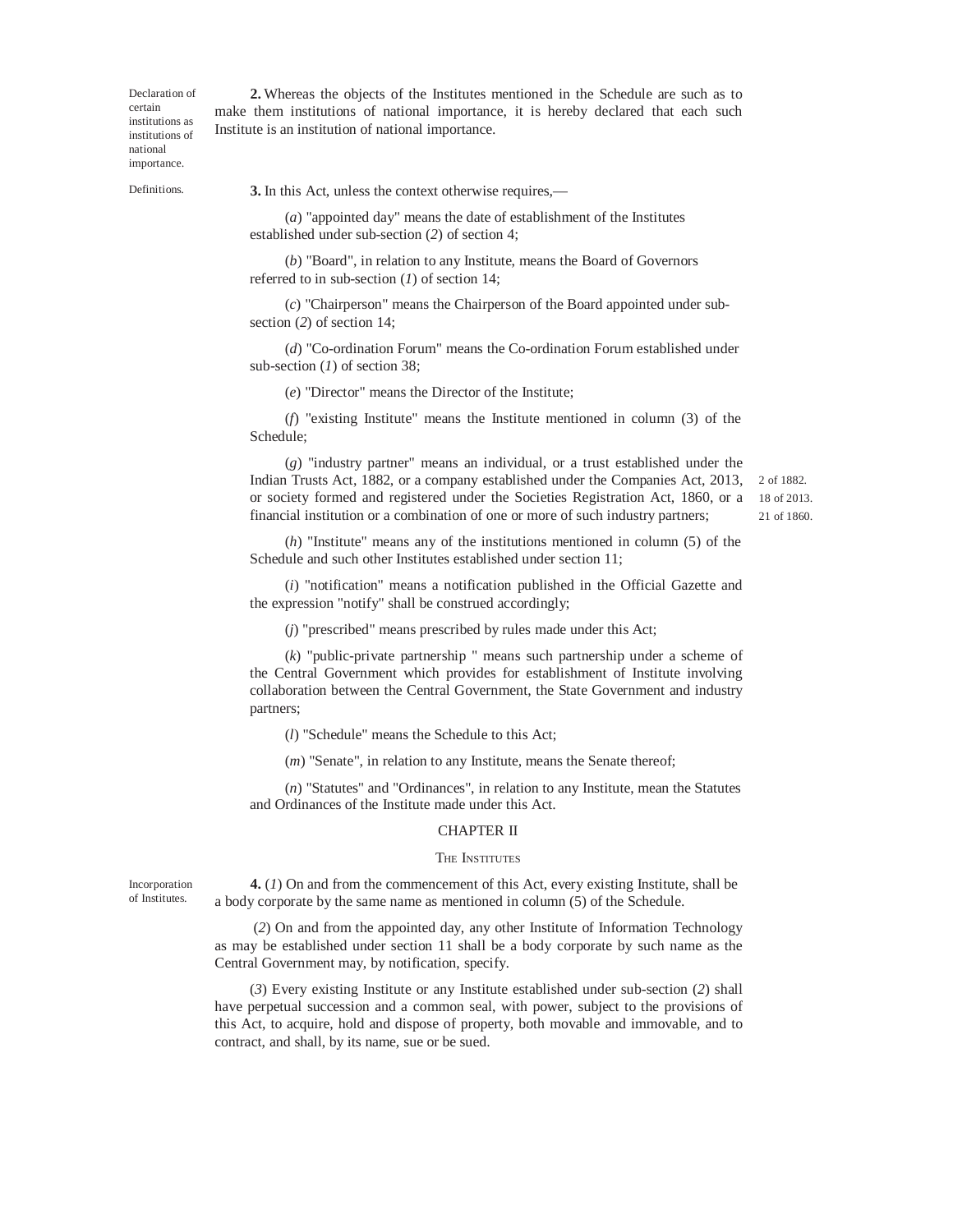**5.** On and from the date of commencement of this Act,—

Effect of incorporation of Institutes.

(*a*) any reference to any existing Institute in any contract or other instrument shall be deemed to be reference to the corresponding Institute mentioned in column (5) of the Schedule;

(*b*) all properties, movable and immovable, belonging to every existing Institute shall vest in the corresponding Institute mentioned in column (5) of the Schedule;

(*c*) all rights, debts and other liabilities of every existing Institute shall be transferred to, and be the rights and liabilities of, the corresponding Institute mentioned in column (5) of the Schedule;

(*d*) every person employed by any existing Institute, immediately before such commencement, shall hold his office or service in the corresponding Institute mentioned in column (5) of the Schedule, with the same tenure, at the same remuneration and upon the same terms and conditions and with the same rights and privileges as to pension, leave, gratuity, provident fund and other matters as he would have held the same if this Act had not been enacted and shall continue to do so unless and until his employment is terminated or until such tenure, remuneration and the terms and conditions are duly altered by the Statutes:

Provided that if the alteration so made is not acceptable to such employee, his employment may be terminated by the Institute in accordance with the terms of the contract with the employee or, if no provision is made therein in this behalf, on payment to him by the Institute of compensation equivalent to three months' remuneration in the case of permanent employees and one month's remuneration in case of other employees:

Provided further that any reference, by whatever form of words, to the Director, Registrar and other officers of any existing Institute, in any law for the time being in force, or in any instrument or other document, shall be deemed to be reference to the Director, Registrar and other officers of the corresponding Institute mentioned in column (5) of the Schedule;

(*e*) every person pursuing, before the commencement of this Act, any academic or research course in any existing Institute, shall be deemed to have migrated and registered with the corresponding Institute mentioned in column (5) of the Schedule, on such commencement at the same level of course in the Institute from which such person migrated;

(*f*) all suits and other legal proceedings instituted or which could have been instituted by or against an existing Institute, immediately before the commencement of this Act, shall be continued or instituted by or against the corresponding Institute mentioned in column (5) of the Schedule.

**6.** Every Institute shall have the following objectives, namely:—

Objects of Institute.

(*a*) to emerge amongst the foremost institutions in information technology and allied fields of knowledge in the global context;

(*b*) to advance new knowledge and innovation in information technology and allied fields to empower the nation to the forefront in the global context;

(*c*) to develop competent and capable youth imbued with the spirit of innovation and entrepreneurship with the social and environmental orientation to meet the knowledge needs of the country and provide global leadership in information technology and allied fields;

(*d*) to promote and provide transparency of highest order in matters of admission, appointment to various positions, academic evaluation, administration and finance.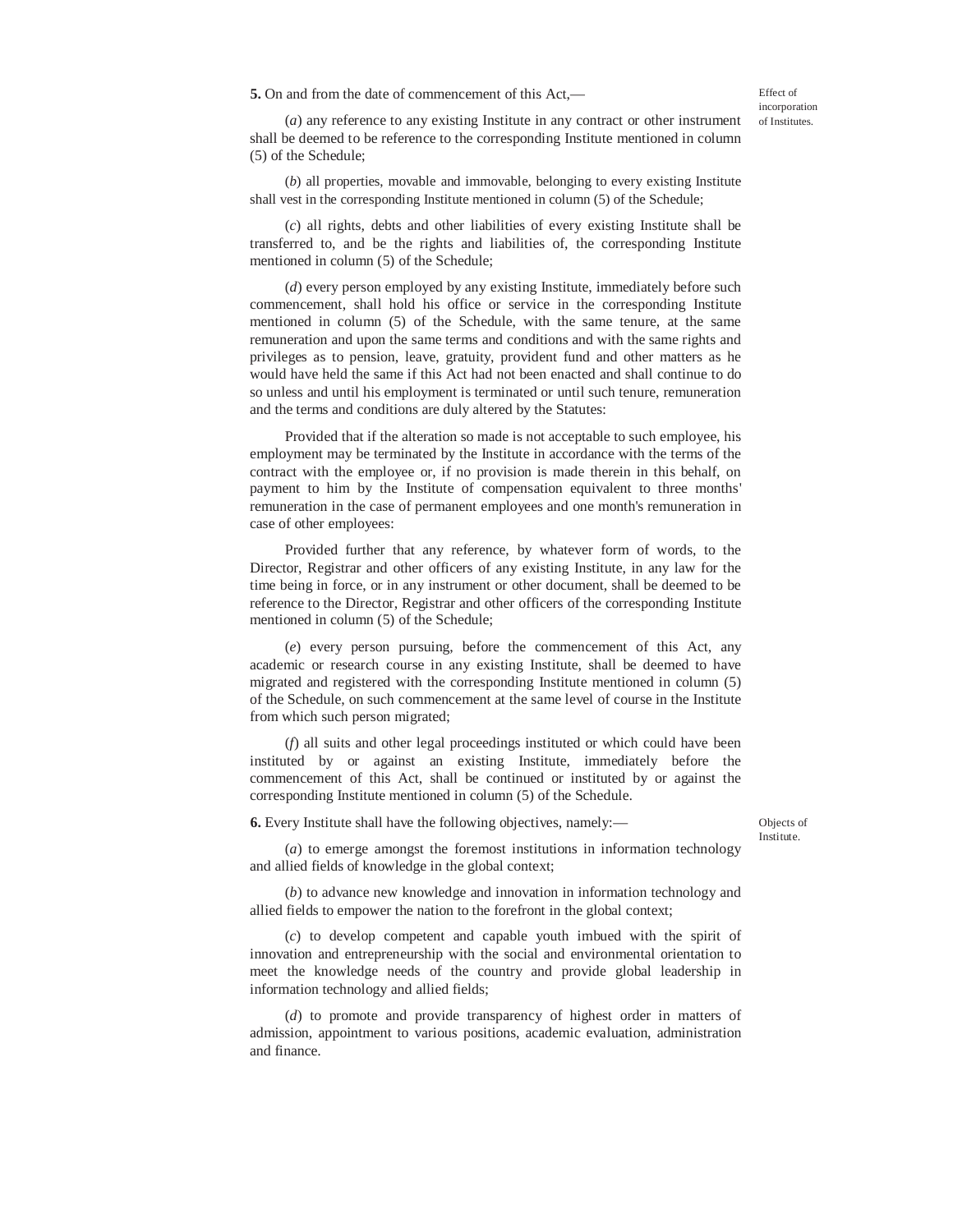Powers and functions of Institute.

**7.** (*1*) Subject to the provisions of this Act, every Institute shall exercise the following powers and perform the following functions, namely:—

(*a*) to provide instructions in such fields of knowledge relating to information technology and allied areas as the Institute may deem fit, for the advancement of learning and dissemination of knowledge;

(*b*) to lead, organise and conduct research and innovation in information technology and allied fields of knowledge in such manner as the Institute may deem fit, including in collaboration or in association with any other Institute, educational institution, research organisation, body corporate or financial organisations at national or global level;

(*c*) to hold examinations and grant degrees, diplomas and other academic distinctions or titles and to confer honorary degrees;

(*d*) to create academic, administrative, technical, ministerial and other posts under the Institute other than the post of Director of the Institute and to make appointments thereto;

(*e*) to appoint persons working in any other Institute or educational institution or involved in research of significance in any industry as adjunct, guest or visiting faculty of the Institute on such terms and for such duration as the Institute may decide;

(*f*) to create administrative and other posts and to make appointments thereto on the basis of criteria as may be decided by the Board;

(*g*) to make provision for dissemination of knowledge emerging from research and for that purpose to enter into such arrangements, including consultancy and advisory services, with other institutions, industry, civil society or other organisations, as the Institute may deem necessary;

(*h*) to create a website, highlight all information not restricted to those related to students, admission, fee, administrative structure, policies including recruitment rules, faculty and non-faculty posts, annual reports and financial details including statement of account of the Institute;

(*i*) to determine, specify and receive payment of fees and other charges, as the Institute may deem fit, from students and any other person, institution or body corporate for instructions and other services, including training, consultancy and advisory services, provided by the Institute;

(*j*) to deal with any property belonging to, or vested in, the Institute in such manner as the Institute may deem fit for advancement of the objectives of the Institute:

Provided that no land or other immovable property shall be disposed of by the Institute without the prior approval of the concerned State Government and the Central Government;

(*k*) to receive gifts, grants, donations or benefactions from the Government and to receive bequests, donations and transfer of movable or immovable properties from testators, donors or transferors, as the case may be;

(*l*) to co-operate with educational or other institutions in any part of the world having objects wholly or partly similar to those of the Institute by exchange of teachers and scholars and generally in such manner as may be conducive to their common objects;

(*m*) to establish and maintain such infrastructure as may be necessary, incidental or conducive to the attainment of the objectives of the Institute;

(*n*) to institute and award fellowships, scholarships, exhibitions, prizes and medals; and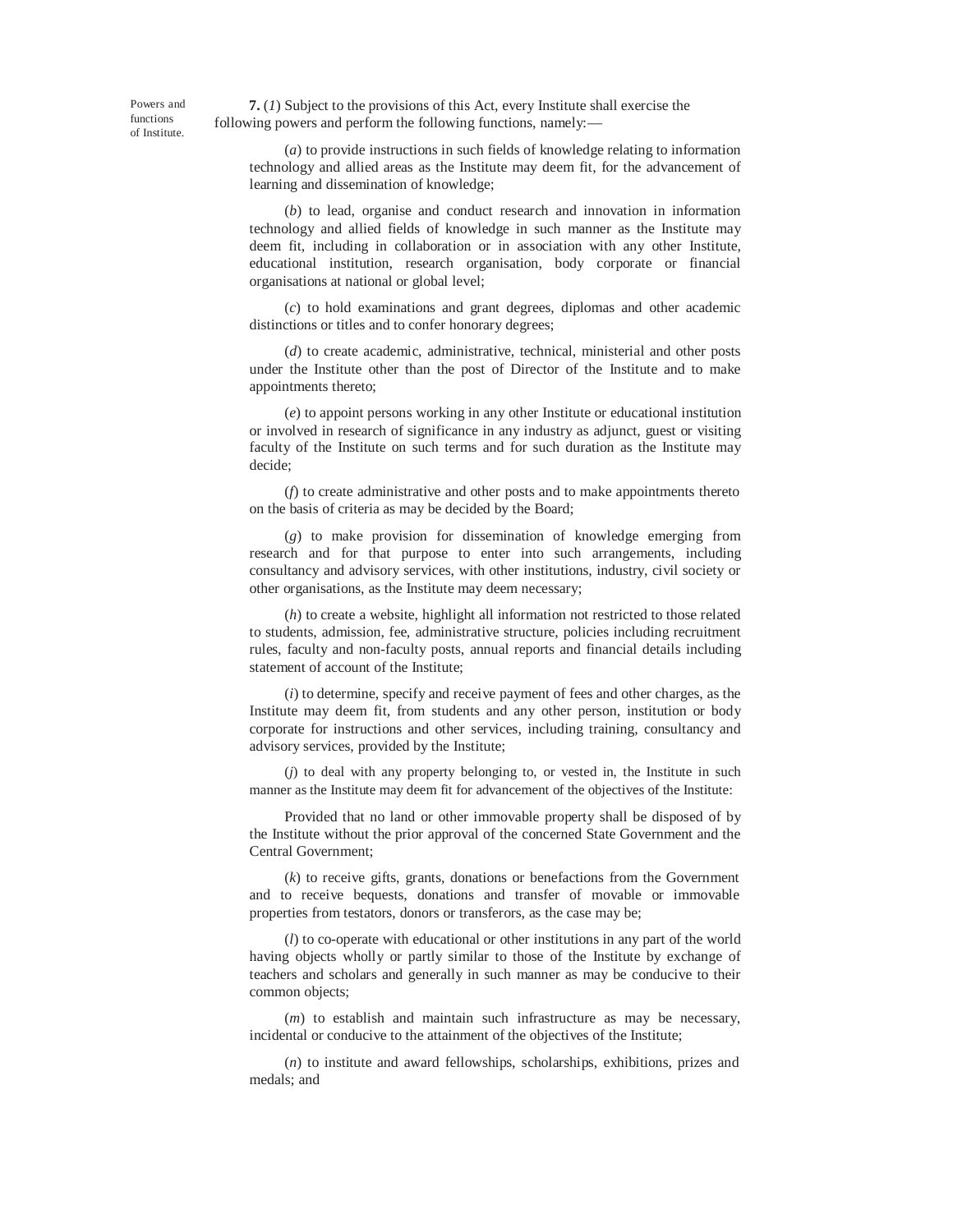(*o*) to do all such things as may be necessary, incidental or conducive to the attainment of all or any of the objectives of the Institute.

(*2*) Subject to the provisions of this Act, every Institute may take up the following works, namely:—

(*a*) supporting and collaborating with educational Institutes imparting technical or information technology courses located in the zone or region;

(*b*) advising the State Governments and Union territory Administrations included in its zone in matters of information technology and other technological issues referred by them to the Institute for advice.

**8.** (*1*) Every Institute shall be open to all citizens irrespective of gender, caste, creed, disability, domicile, ethnicity, social or economic background.

(*2*) No bequest, donation or transfer of any property shall be accepted by any Institute which in the opinion of the Co-ordination Forum involves conditions or obligations opposed to the spirit and object of this section.

(*3*) Admissions to every programme of study in each Institute shall be based on merit assessed through transparent and reasonable criteria disclosed through its prospectus, prior to the commencement of the process of admission by such Institute:

Provided that every such Institute shall be a Central Educational Institution for the 5 of 2007. purposes of the Central Educational Institutions (Reservation in Admission) Act, 2006.

> **9.** All teaching at each of the Institute shall be conducted by or in the name of the Institute in accordance with the Statutes and Ordinances made in this behalf.

**10.** (*1*) Every Institute shall be a not-for-profit legal entity and no part of the surplus, if any, in revenue of such Institute, after meeting all expenditure in regard to its operations under this Act, shall be invested for any purpose other than for the growth and development of such Institute or for conducting research therein.

(*2*) Every Institute shall strive to raise funds for creation of a corpus for selfsufficiency, sustainability and future development of the Institute.

**11.**(*1*) The State Government shall identify at least one industry partner, and preferably three industry partners, for collaboration and submit a proposal to the Central Government.

(*2*) The Central Government shall examine the proposal on the basis of such criteria, as may be prescribed, which shall include the following, namely:—

(*a*) the investment of capital required for establishing the proposed Institute to be borne by the Central Government, the concerned State Government and industry partners in the ratio 50:35:15 and recurring expenditure, as may be considered necessary during the first five years of operation, to be made available by the Central Government:

Provided that the ratio of investment of capital required for establishing the proposed Institute in North Eastern States shall be 57.5:35:7.5;

(*b*) the expertise and standing of the industry partners proposed in sub-section (*1*) in the field of information technology;

(*c*) the assessment of the capability, financial and other resources of industry partners to support the Institute;

(*d*) the suitability of adequate land, to the extent of fifty to hundred acres, to be provided by the State Government free of cost;

(*e*) the availability of, or the commitment of the State Government to make available, adequate physical infrastructure namely, water, electricity, road connectivity and security, at the proposed site.

Institute to be a distinct legal entity not-for-

profit.

Teaching at Institute.

Establishment of Institute by Central Government, State Government and industry partners.

races, creeds and classes.

Institutes to be open to all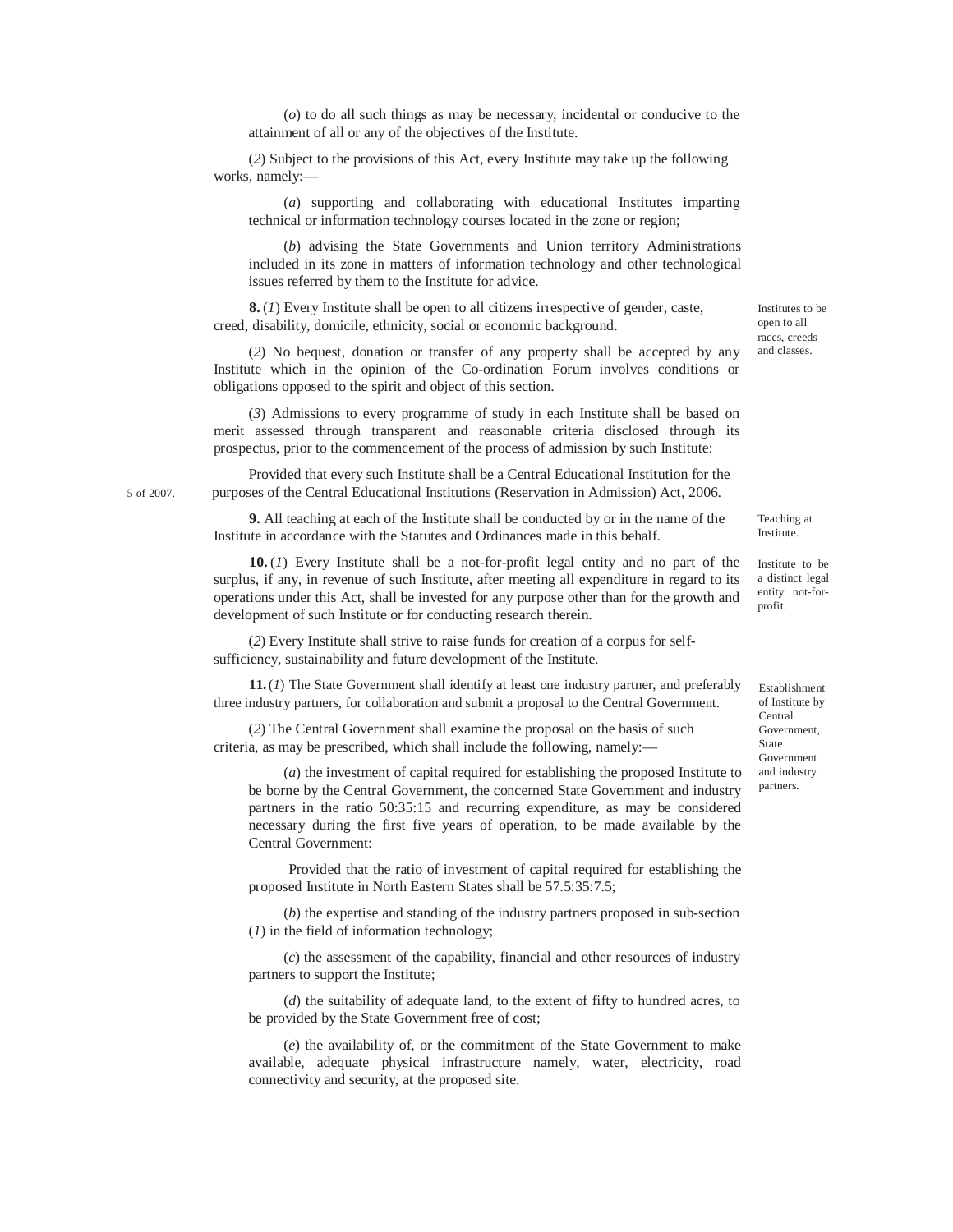(*3*) The Central Government may, with the concurrence of the concerned State Government, suggest modifications, if any, to the proposal submitted to it under subsection (*1*).

(*4*) Where a proposal submitted by the State Government under sub-section (*1*) is not acceptable to the Central Government, the Central Government shall communicate its decision to that State Government, specifying the reasons for such decision.

(*5*) The Central Government shall, on acceptance of the proposal with modifications, if any, under sub-section (*3*), enter into a memorandum of understanding or an agreement with the concerned State Government and the industry partners for the establishment of the proposed Institute.

(*6*) The industry partner shall—

(*a*) actively participate in the governance of the Institute within the overall framework;

(*b*) support and facilitate joint research projects with the Indian Institutes of Information Technology either through funding, collaboration or in any other manner;

(*c*) depute experienced individuals as adjunct faculty;

(*d*) encourage, enable, support and mentor students to do research project as a part of their course curriculum, within their enterprise;

(*e*) accept faculty members of the the Indian Institutes of Information Technology on a sabbatical to work for short period with the industry;

(*f*) co-create programs as per the requirements of the industry with the Institution;

(*g*) provide internship to students from the the Indian Institutes of Information Technology;

(*h*) facilitate for placement of students from the Indian Institutes of Information Technology;

(*i*) sponsor their eligible employees for doctorate studies in the Indian Institutes of Information Technology; and

(*j*) fund and mentor the startups in the Institution.

(*7*) Every memorandum of understanding or agreement referred to in sub-section (*5*) shall contain—

(*a*) the investment proposal of capital in establishment of the Institute and the respective shares as may be prescribed;

(*b*) the first Statutes of the Institute;

(*c*) the commitment of the Central Government, the concerned State Government, and the industry partner in ensuring autonomy to the proposed Institute; and

(*d*) the conditions, if the industry partners pulls out.

### CHAPTER III

### AUTHORITIES OF INDIAN INSTITUTES OF INFORMATION TECHNOLOGY ESTABLISHED IN PUBLIC-PRIVATE PARTNERSHIP

Visitor. **12.** (*1*) The President of India shall be the Visitor of every Institute.

(*2*) The Visitor may appoint one or more persons to review the work and progress of any Institute and to hold inquiries into the affairs thereof and to report thereon in such manner as the Visitor may direct.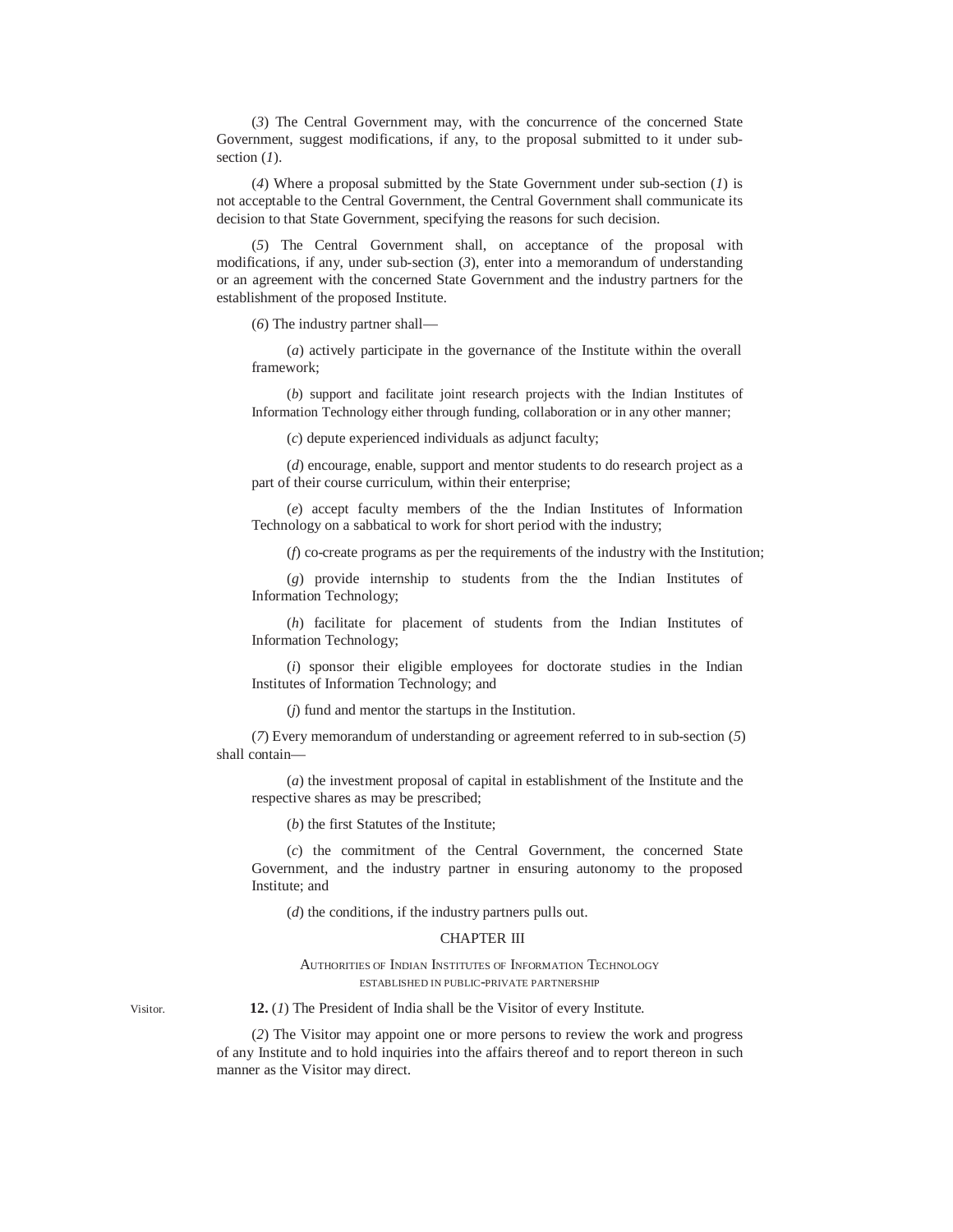(*3*) Upon receipt of any such report, the Visitor may take such action and issue such directions as he considers necessary in respect of any of the matters dealt within the report and the Institute shall be bound to comply with such directions within a reasonable time.

**13.** The following shall be the authorities of an Institute,

namely:— (*a*) Visitor;

(*b*) Board of

Governors; (*c*) Senate;

(*d*) Finance Committee;

(*e*) such other authorities or posts as may be declared by the Statutes to be the authorities of the Institute.

**14.** (*1*) The Board of Governors of each Institute shall be the principal policy making and executive body of the Institute.

Board of Governors.

Authorities of Institute.

(*2*) The Board shall consist of the following members, namely:—

(*a*) Chairperson, an eminent technologist or industrialist or educationist to be nominated by the Visitor on the recommendation of the Central Government;

(*b*) one nominee each of the Central Government and the concerned State Government;

(*c*) three eminent persons, of which at least one shall be a woman, appointed by the Board out of industry, research laboratories, and civil society, one from each category;

(*d*) two eminent academicians appointed by the Board;

(*e*) one nominee representing each of the industry partners:

Provided that if there are more than two industry partners then the number of representatives of industry partners at any time would be limited to two, chosen amongst themselves by rotation every two years;

(*f*) Director of an Indian Institute of Technology or a National Institute of Technology located in the region, to be nominated by the Board;

(*g*) two members from the faculty of the Institute, preferably one Professor and one Associate/Assistant Professor, to be nominated by the Senate;

(*h*) one person from the Scheduled Castes or the Scheduled Tribes distinguished in the field of education or industry or social service or public service, to be nominated by the Board, in case any of the above do not belong to the Scheduled Castes or the Scheduled Tribes; and

(*i*) Director of the Institute, *ex officio.*

(*3*) Registrar of the concerned Institute shall be the *ex officio* non-member Secretary of the Board.

(*4*) The First Board of Governors shall be notified by the Central Government by obtaining nominations under sub-section (*2*), other than the members referred to in clauses (*c*), (*d*), (*f*) and (*h*), which shall be decided in the first meeting of the Board of Governors.

**15.**(*1*) Save as otherwise provided in this section, the term of office of the Chairperson or any other member of the Board, other than an *ex officio* member, shall be for a period of three years from the date of nomination.

Term of office of vacancies among and allowances payable to, members of Board.

(*2*) The term of office of an *ex officio* member shall continue so long as the member holds the office by virtue of which he is a member.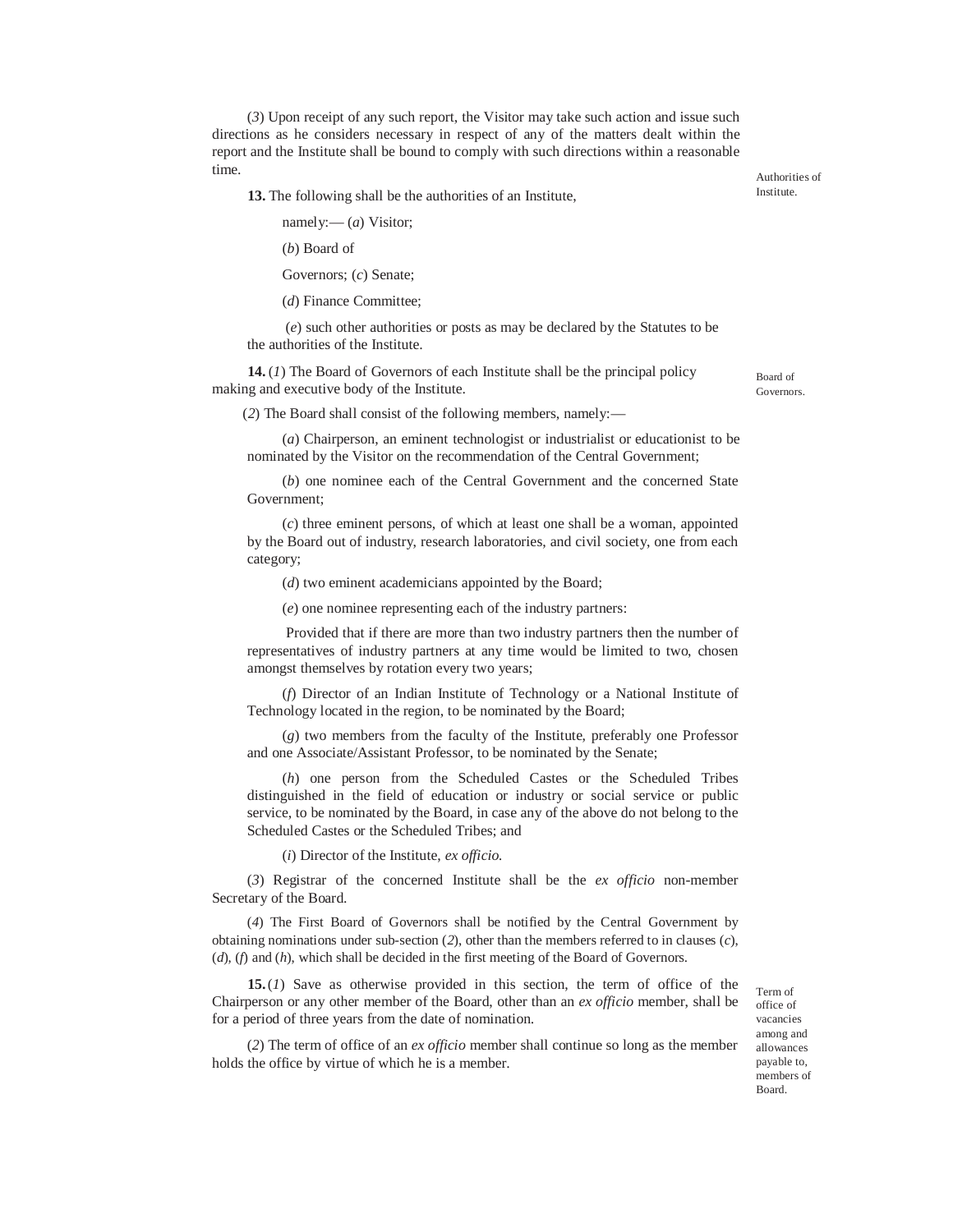(*3*) A member of the Board, other than an *ex officio* member, who fails to attend three consecutive meetings of the Board without the leave of absence, shall cease to be a member of the Board.

(*4*) One-third of the members of the Board shall form a quorum of the Board, provided at least three members are from members referred to in clauses other than clauses (*e*), (*g*) and (*i*) of sub-section (*2*) of section 14.

(*5*) The members of the Board shall be entitled to such allowances, as may be laid down in Statutes, for attending meetings of the Board or as may be convened by the Institute.

Resignation of Chairperson.

**16.** (*1*) The Chairperson may, by writing under his hand addressed to the Visitor, resign his office.

(*2*) Any member of the Board, except *ex officio* members, may, by writing under his hand addressed to the Chairperson, resign his office.

**17.** (*1*) Subject to the provisions of this Act, the Board shall be responsible for the general policy making, superintendence, providing direction and shall have the power to frame, amend, modify or rescind the Statutes and the Ordinances governing the affairs of the Institute to achieve the objectives specified in section 6.

(*2*) Without prejudice to the provisions of sub-section (*1*), the Board shall have the following powers, namely:—

(*a*) to decide questions of policy relating to the Institute;

(*b*) to establish departments, faculties or schools of studies and initiate programmes or courses of study at the Institute;

(*c*) to examine and approve the annual budget estimates of the Institute;

(*d*) to examine and approve the plan for development of the Institute and to identify sources of finance for implementation of the plan;

(*e*) to create teaching, academic, administrative, technical and other posts and to make appointments thereto;

(*f*) to provide by the Statutes, the qualifications, criteria and processes for appointment to teaching and other posts in the Institute;

(*g*) to approve fees and other charges payable for pursuit of studies, courses or programmes in the Institute;

(*h*) to make Statutes, subject to provisions of section 32, governing the administration, management and operations of such Institute;

(*i*) to grant degrees, diplomas and other academic distinctions or titles, and to institute and award fellowships, scholarships, prizes and medals; and

(*j*) to exercise such other powers and perform such other duties as may be conferred or imposed by this Act or the Statutes.

(*3*) The Board may, subject to the provisions of this Act and the Statutes, delegate such powers and functions to the Senate or the Director, as the Board may deem fit.

(*4*) The Board shall put in place policies to make the Institute self-sustaining within a period of five years.

(*5*) The Board shall periodically conduct a review of the performance of the Director with specific reference to the leadership in the achievement of the objectives of the Institute.

(*6*) The Board shall in exercise of the powers and discharge of functions strive to provide autonomy in academic matters to the Senate and departments of faculties or schools, as the case may be.

Powers and functions of Board.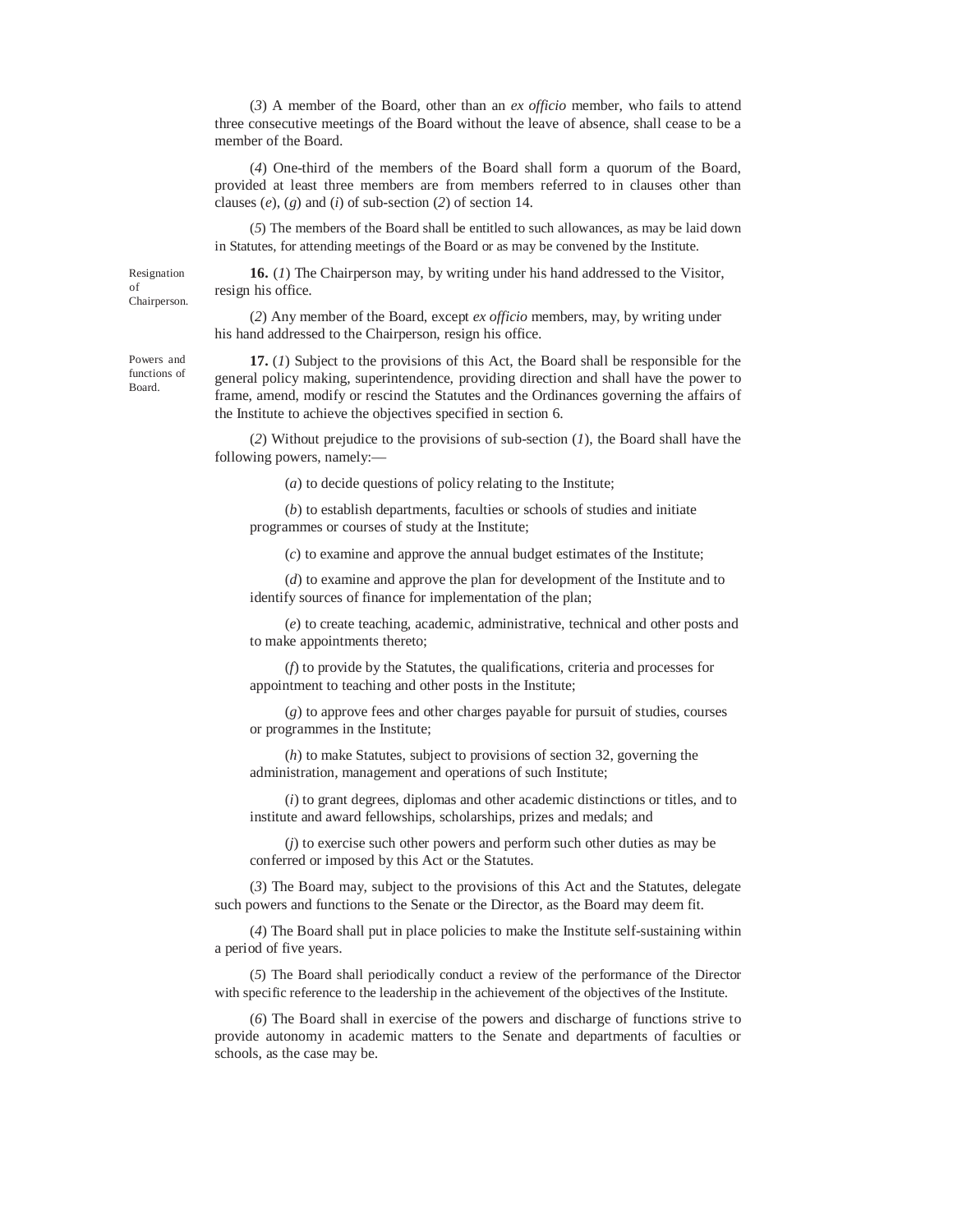(*7*) Wherein the opinion of the Director or the Chairperson, the situation is so emergent that an immediate decision needs to be taken in the interest of the Institute, the Chairperson, in consultation with the Director, may issue such orders as may be necessary, recording in writing the grounds for the opinion:

Provided that such orders shall be submitted for ratification of the Board in the next meeting.

**18.** (*1*) The Senate of every Institute shall consist of the following persons, namely:— Senate.

(*a*) the Director of the Institute who shall be the *ex officio* Chairperson of the Senate;

(*b*) all Deans, *ex officio*;

(*c*) heads of all departments, faculties or schools, *ex officio*, as the case may be, of the Institute;

(*d*) all full-time professors other than the Deans or heads of the Departments;

(*e*) three persons from amongst educationists of repute or persons from another field related to the activities of the Institute who are not in service of the Institute, nominated by the Board;

(*f*) three persons who are not members of teaching staff co-opted by the Senate for their specialised knowledge; and

(*g*) Registrar of the Institute, *ex officio* Secretary.

(*2*) The term of office of members nominated under clauses (*e*) and (*f*) shall be for a period of two years from the date of nomination.

(*3*) The term of office of an *ex officio* member shall continue so long as the member holds the office by virtue of which he is a member.

**19.** (*1*) Subject to the provisions of this Act, the Statutes and the Ordinances, the Senate shall be the principal academic body of the Institute and shall have the power to enact, amend or modify the Ordinances governing academic matters and the affairs and well-being of students.

Powers and functions of Senate.

(*2*) Without prejudice to the provisions of sub-section (*1*), the Senate shall have the following powers, namely:—

(*a*) to specify the criteria and procedure for admission to courses or programmes of study offered by the Institute;

(*b*) to recommend to the Board creation of teaching and other academic posts, determination of the number and emoluments of such posts and defining the duties and conditions of service of teachers and other academic posts;

(*c*) to recommend to the Board about starting of new programmes or courses of study;

(*d*) to specify the broad academic content of programmes and courses of study and undertake modifications therein;

(*e*) to specify the academic calendar and approve grant of degrees, diplomas and other academic distinctions or titles;

(*f*) to appoint examiners, moderators, tabulators and such other personnel for different examinations;

(*g*) to recognise diplomas and degrees of Universities and other Institutes and to determine equivalence with the diplomas and degrees of the Institute;

(*h*) to suggest measures for departmental co-ordination;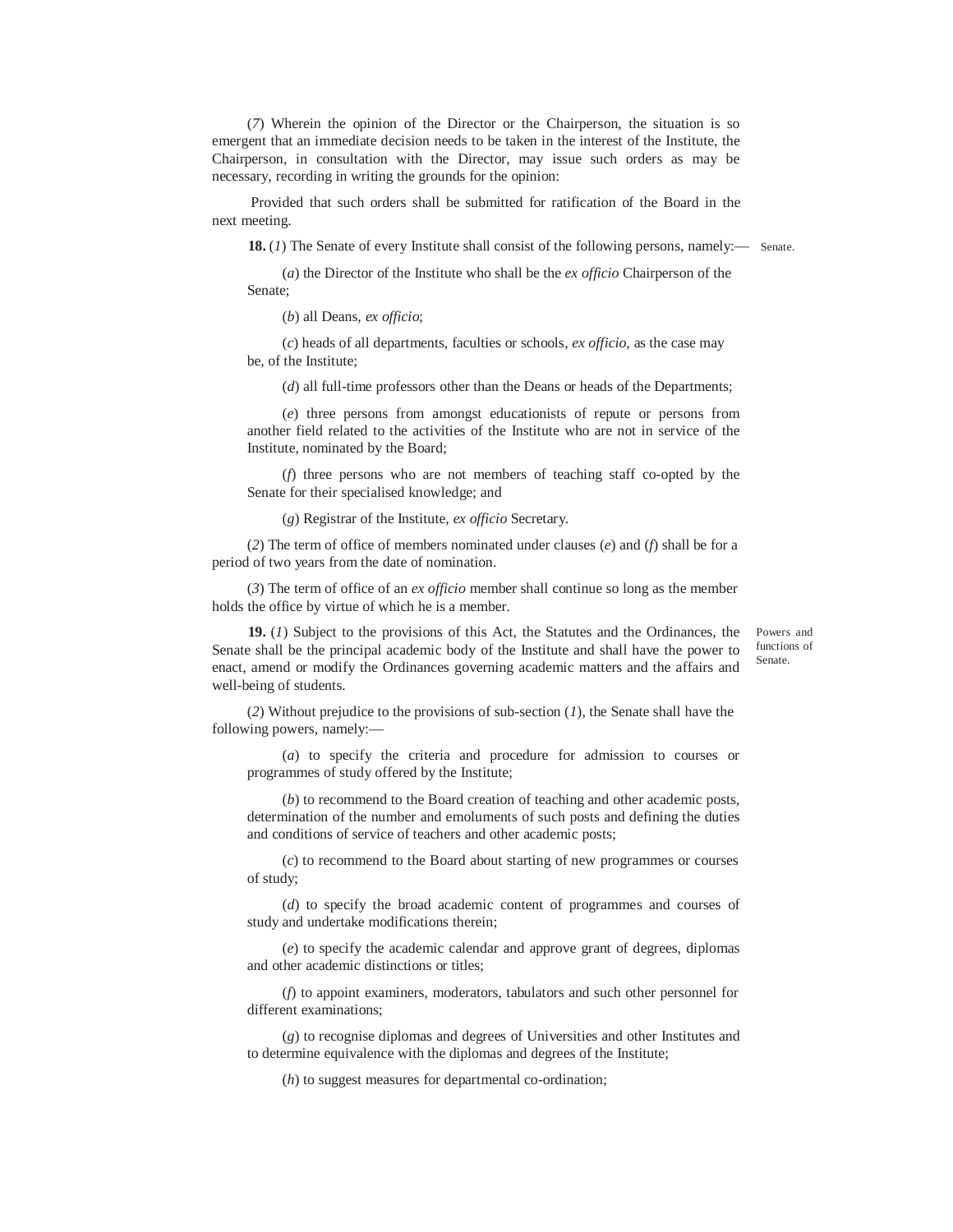(*i*) to make major recommendations to the Board of Governors on—

(*A*) measures for improvement of standard of teaching, training and research;

(*B*) institution of chairs, fellowships, scholarships, studentships, freeships, medals and prizes and other related matters;

(*C*) establishment or abolition of departments or centres; and

(*D*) academic functioning of the Institute, discipline, residence, admissions, examinations, award of fellowships and studentships, freeships, concessions, attendance and other related matters;

(*j*) to appoint sub-committees to advise on such specific matters as may be referred to by the Board or by itself;

(*k*) to consider the recommendations of the sub-committees and to take such action including making of recommendations to the Board as may be required;

(*l*) to take periodical review of the activities of the departments or centres and to take appropriate action including making of recommendations to the Board with a view to maintain and improve the standards of instructions, in the institutions; and

(*m*) to exercise such other powers and discharge such other functions as may be assigned to it, by Statutes or otherwise, by the Board.

**20.**(*1*) The Finance Committee of each Institute shall consist of the following persons, namely:—

(*a*) the Chairperson of the Board shall be the *ex officio* Chairperson of the Committee;

(*b*) one representative of the Government of India, Ministry of Human Resource Development, Department of Higher Education handling the matters relating to finance, *ex officio*;

(*c*) one representative of the State Government in which the Institute is located, *ex officio*;

(*d*) one representative of the industry partners chosen from amongst

themselves; (*e*) the Director, *ex officio*; and

(*f*) the officer in-charge of finance and accounts of the Institute, *ex officio* Secretary.

(*2*) The members of the Finance Committee other than *ex officio* members shall hold office for a term of three years.

**21.** The Finance Committee shall examine the accounts, scrutinise proposals for expenditure and financial estimates of the Institute and thereafter submit it to the Board together with its comments for approval.

**22.** (*1*) The Chairperson shall ordinarily preside over the meetings of the Board, Finance Committee and at the convocations of the Institute.

(*2*) It shall be the duty of the Chairperson to ensure that the decisions taken by the Board are implemented.

(*3*) The Chairperson shall exercise such other powers and perform such other duties as may be assigned to him by this Act or the Statutes.

**23.** (*1*) The Director shall be the principal executive officer of the Institute and shall be responsible for implementation of the decisions of the Board and Senate and for dayto-day administration of the Institute.

(*2*) The Director shall be appointed by the Visitor, on such terms and conditions of service as may be laid down by the Statutes.

Powers and functions of Finance **Committee. Meetings** 

**Director** 

Finance Committee.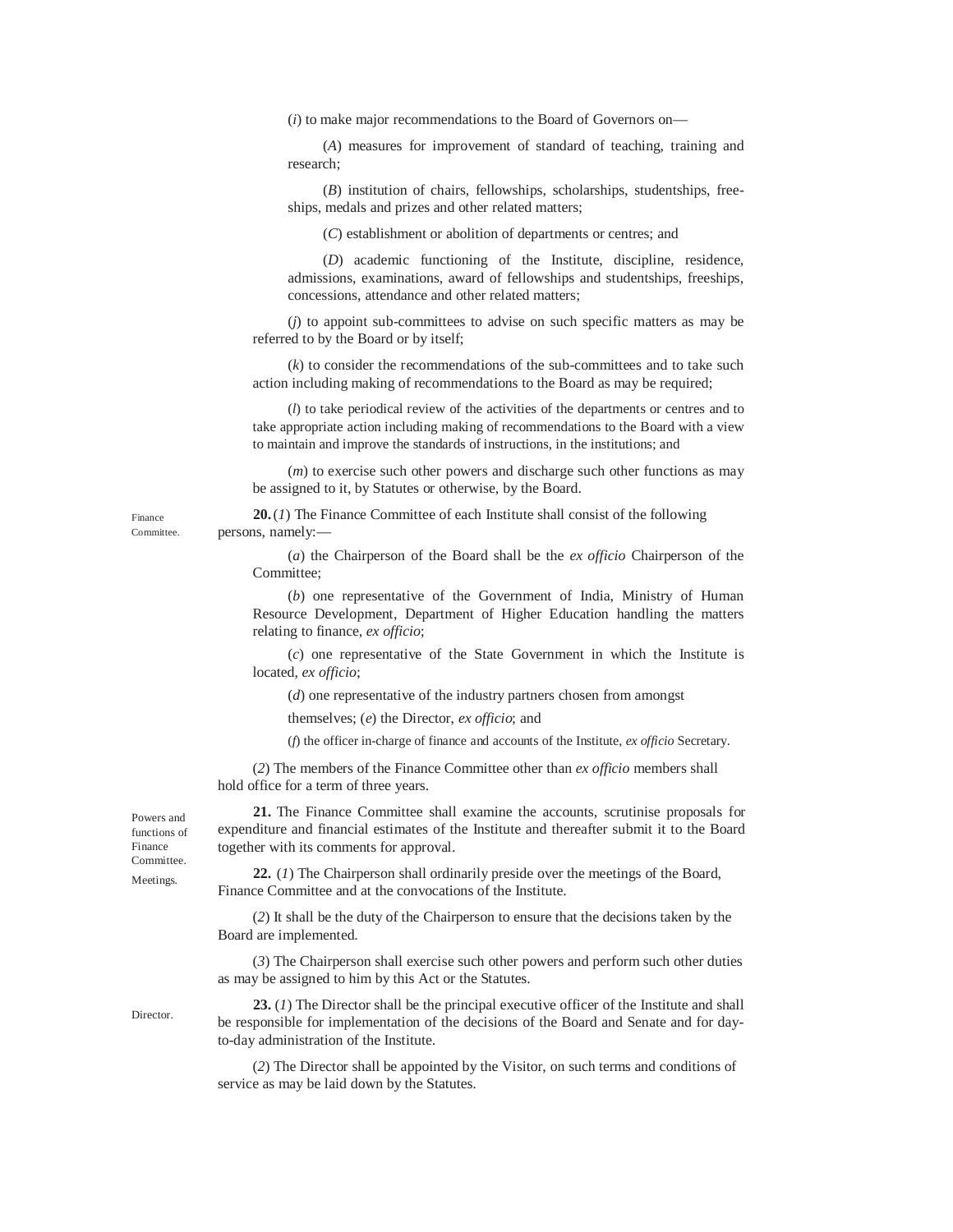(*3*) The Director shall be appointed out of the panel of names recommended by a search-cum-selection committee consisting of—

(*a*) Chairperson of the Board, who shall be the Chairperson of the searchcum-selection committee;

(*b*) two members, nominated by the Board, from amongst eminent administrators, industrialists, educationists, scientists, technocrats and management specialists;

(*c*) nominee of the State Government in which the Institute is

located; (*d*) nominee of one of the industry partners by rotation;

(*e*) head of the Bureau, Ministry of Human Resource Development dealing with Indian Institutes of Information Technology—Member Secretary, *ex officio*;

(*4*) The Director shall exercise the powers and perform the duties as may be assigned under this Act or the Statutes or Ordinances, or as may be delegated by the Board.

(*5*) The Director shall, except on account of resignation or removal, hold office for a period of five years from the date of assumption of charge as Director.

(*6*) The Director may, by writing under his hand addressed to the Chairperson, resign his office.

(*7*) The Visitor may remove from office the Director, who —

(*a*) has been adjudged as insolvent; or

(*b*) has been convicted of an offence which, in the opinion of the Visitor, involves moral turpitude; or

(*c*) has become physically or mentally incapable of acting as a Director; or

(*d*) has acquired such financial or other interest as is likely to affect prejudicially the functions as a Director; or

(*e*) has so abused the position or so conducted as to render the continuance in office prejudicial to the public interest:

Provided that the Director shall not be removed from office except by an order made by the Visitor, after an enquiry instituted by the Board, in which the Director has been informed of the charges and given a reasonable opportunity of being heard in respect of those charges.

(*8*) The Board shall initiate the process of appointment in respect of any vacancy due to arise for the post of Director on completion of tenure before a period of six months from the date of arising of such vacancy and that the process of appointment shall be completed before such vacancy arises.

(*9*) Where the post of Director falls vacant on account of any reason other than completion of tenure, the process of appointment shall be initiated by the Board within one month of such vacancy and process shall be completed as early as possible.

Registrar.

**24.**(*1*) The Registrar of every Institute shall be appointed on such terms and conditions as may be laid down by the Statutes.

(*2*) The Registrar shall exercise such powers and perform such duties as may be assigned to him by the Statutes or by the Director.

(*3*) The Registrar shall be responsible to the Director for the proper discharge of his functions.

**25.** (*1*) The Institute shall, within five years from the date of establishment and incorporation under this Act and thereafter at the expiration of every fifth year, constitute,

Review of performance of Institute.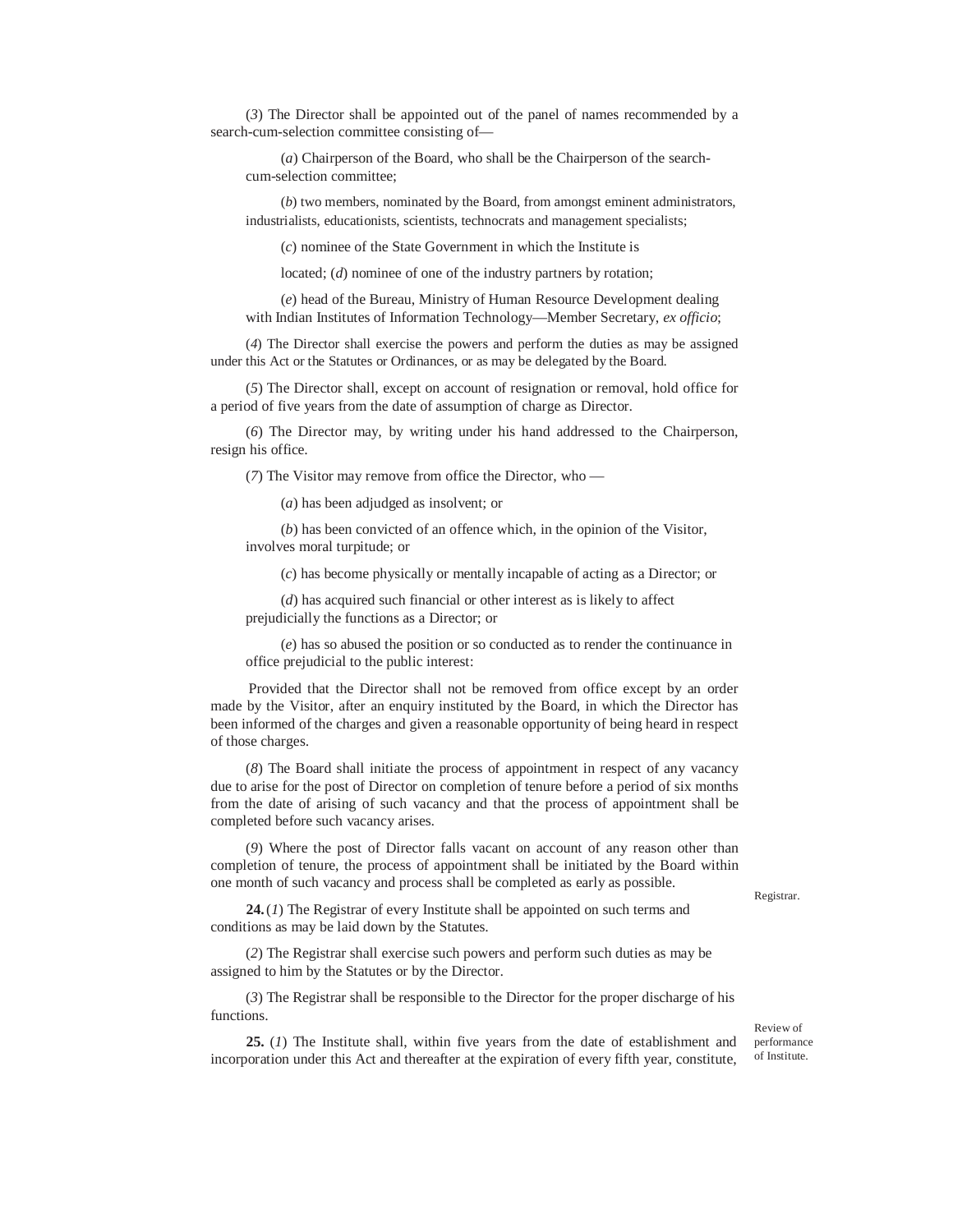with the prior approval of the Board, a review committee or shall appoint an agency as a third party to evaluate the performance of the Institute and its achievements with respect to its objectives during the said period.

(*2*) The review committee constituted under sub-section (*1*) shall consist of members of repute in academia or industry, from relevant fields of teaching, learning and research in such Institute.

(*3*) The third party agency appointed under sub-section (*1*) shall have past experience of conducting such evaluations.

(*4*) The review committee or the third party agency, as the case may be, shall assess the performance of Institute and shall submit its report with recommendations on—

(*a*) the extent of fulfilment of the objects of the Institute mentioned in section 6, as demonstrated by the state of teaching, learning and research, and its contribution to the society;

(*b*) the promotion of transformational research and its impact on industry and society;

(*c*) the advancement of fundamental research beyond the current frontiers of knowledge;

(*d*) the establishment of the Institute as amongst the global leaders in the area of information technology;

(*e*) such other parameters as the Board may consider necessary and specify.

(*5*) The Board shall place the report of the review committee or the third party agency in the public domain and on its website and consider the recommendations referred to in sub-section (*3*) and take such action as it may deem fit:

Provided that the recommendations of the review committee or the third party agency along with an explanatory memorandum on the action taken or proposed to be taken, specifying the reasons thereof, shall be submitted to the Central Government.

#### CHAPTER IV

#### ACCOUNTS AND AUDIT

**26.**(*1*) For the purposes of enabling the Institute to discharge their functions efficiently under this Act, the Central Government and the State Government may, after due appropriation made by the Parliament and the concerned State Legislature, as the case may be, by law in this behalf, pay to each Institute in every financial year such sums of money in such manner as is required to fulfil their obligations under section 11.

(*2*) The Central Government and the concerned State Government shall provide to each Institute, grants of such sums of money as are required to meet the expenditure on scholarships or fellowships instituted by it, including scholarships or fellowships for students from socially and educationally backward classes of citizens enrolled in such Institute.

Fund of Institute.

Grants by Central Government and State Governments.

**27.** (*1*) Every Institute shall maintain a Fund to which shall be credited—

(*a*) all monies provided by the Central Government or the State Government or industry partner, as the case may be;

(*b*) all fees and other charges received by the Institute from students;

(*c*) all monies received by the Institute by way of grants, gifts, donations, benefactions, bequests or transfers;

(*d*) all monies received by the Institute from utilisation of intellectual property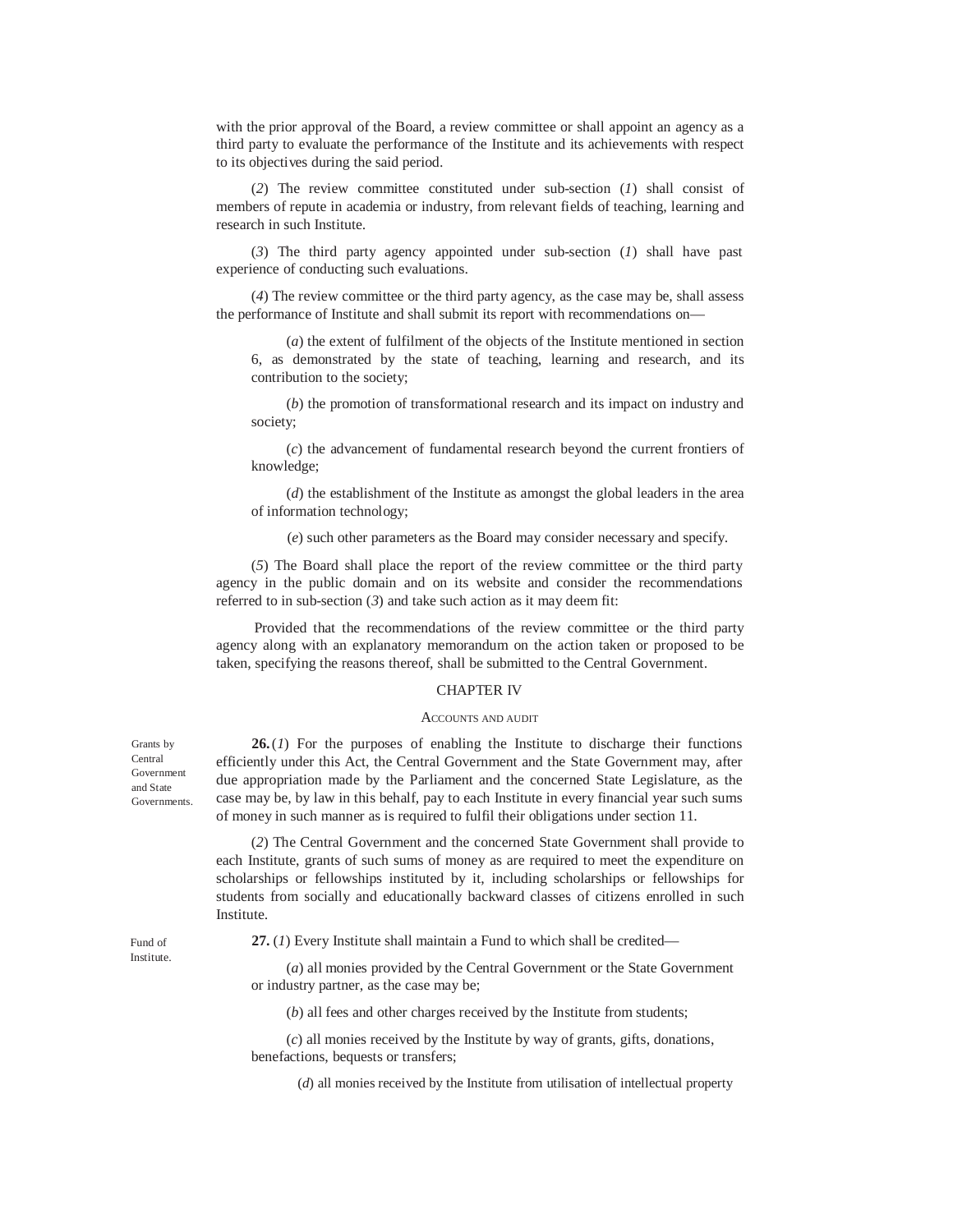arising from research conducted or provision of advisory or consultancy services by it; and

(*e*) all monies received by the Institute in any other manner or from any other source.

(*2*) The Fund of every Institute shall be applied towards meeting the expenses of the Institute including expenses incurred in the exercise of its powers and discharge of its duties under this Act, furtherance of research in the Institute or in collaboration with other educational institutions or industry and for capital investment aimed at the growth and development of the Institute.

(*3*) All monies credited to the Fund of every Institute shall be deposited in such banks or invested in such manner as the Institute may, with approval of the Board, decide.

(*4*) Each Institute shall create a corpus fund for long term sustainability of the Institute, to which shall be credited such per cent. of the net income of the Institute and donations made specifically towards such corpus fund as the Central Government may, in accordance 43 of 1961. with the provisions of the Income-tax Act, 1961, notify:

> Provided that the Board may also create endowment funds for specific purpose to which donations may be specifically made.

> **28.** (*1*) Every Institute shall maintain proper accounts and other relevant records and prepare annual statement of accounts including the balance sheet in such form and accounting standard as may be specified by notification, by the Central Government in consultation with the Comptroller and Auditor-General of India.

> (*2*) Where the statement of income and expenditure and the balance sheet of the Institute do not comply with the accounting standards, the Institute shall disclose in its statement of income and expenditure and balance sheet, the following, namely:—

> > (*a*) the deviation from the accounting standards;

(*b*) the reasons for such deviation; and

(*c*) the financial effect, if any, arising out due to such deviation.

(*3*) The accounts of every Institute shall be audited by the Comptroller and Auditor-General of India or any other person in accordance with the provisions of the extant rules and any expenditure incurred by audit team in connection with such audit shall be payable by the Institute to the Comptroller and Auditor-General of India or such person.

(*4*) The Comptroller and Auditor-General of India and any person appointed in connection with the audit of the accounts of any Institute shall have the same rights, privileges and authority in connection with such audit as the Comptroller and Auditor-General of India has in connection with the audit of the Government accounts and, in particular shall have the rights to demand the production of books, accounts, connected vouchers and other documents and papers and to inspect the offices of the Institute.

(*5*) The accounts of every Institute as certified by the Comptroller and Auditor-General of India or any other person appointed in this behalf together with the audit report thereon shall be forwarded annually to the Central Government.

**29.** Every Institute may constitute for the benefit of its employees such provident or pension fund or provide such insurance scheme as it may deem fit in such manner and subject to such conditions as may be laid down by the Statutes.

**30.** All appointments of the staff of every Institute, except that of the Director, shall be made in accordance with the procedure laid down in the Statutes.

**31.** Subject to the provisions of this Act, the Statutes may provide for all or any of the following matters, namely:—

(*a*) the formation of departments of teaching;

Accounts and audit.

Pension and provident fund.

Appointments.

Statutes.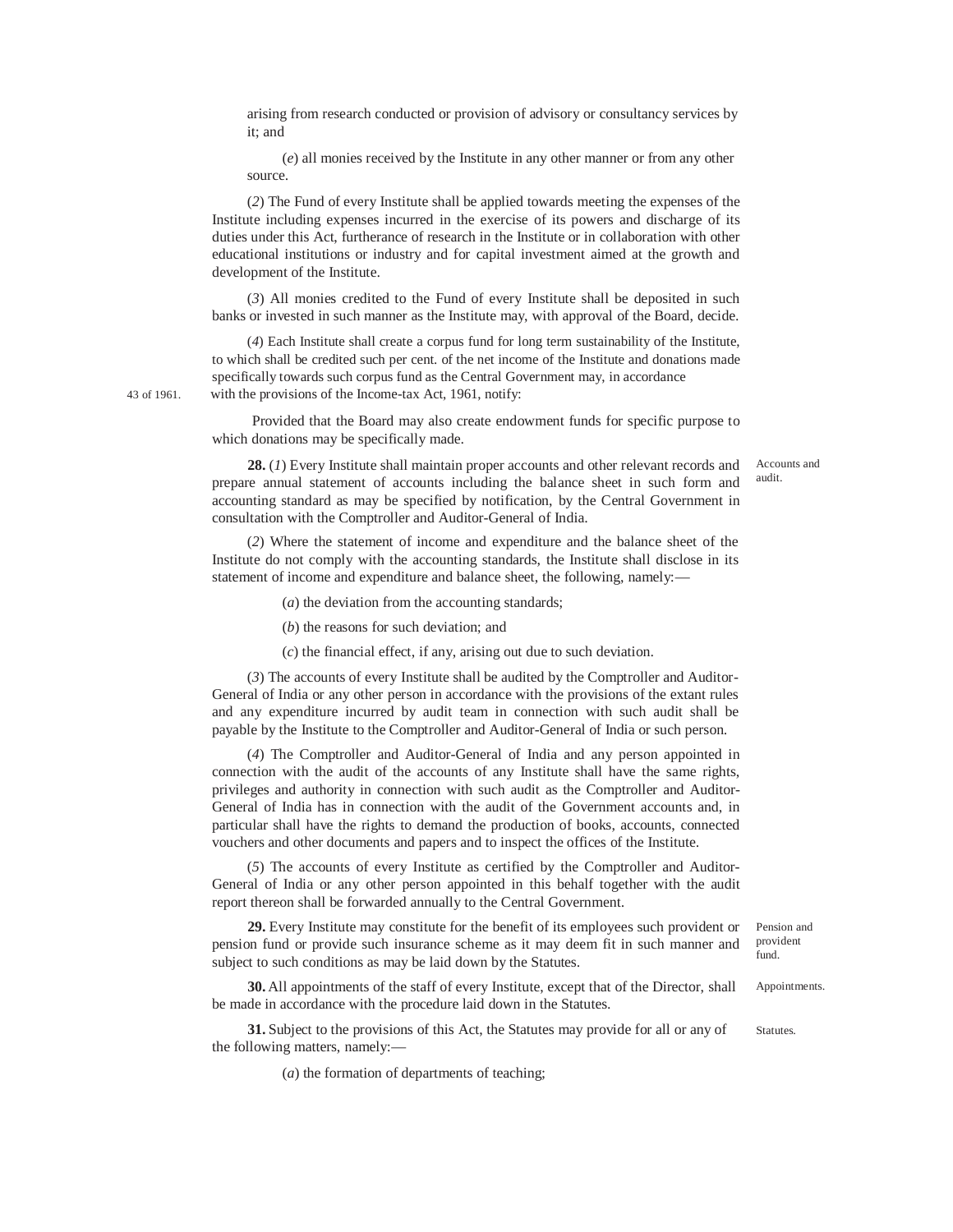(*b*) the institution of fellowships, scholarships, exhibitions, medals and prizes;

(*c*) the terms of office and the method of appointment of officers of the Institute;

(*d*) the qualifications of teachers of the Institute;

(*e*) the classification, method of appointment and the determination of the terms and conditions of service of teachers and other staff of the Institute;

(*f*) the constitution of pension, insurance and provident funds for the benefit of the officers, teachers and other staff of the Institute as per the provisions existing from time to time;

(*g*) the constitution, powers and duties of the authorities of the Institute;

(*h*) the establishment and maintenance of halls and hostels;

(*i*) the conditions of residence of students of the Institute and the levying of fees for residence in the halls and hostels and of other charges;

(*j*) the allowances to be paid to the Chairperson and members of the

Board; (*k*) the authentication of the orders and decisions of the Board;

(*l*) the meetings of the Board, the Senate, or any committee, the quorum at such meetings and the procedure to be followed in the conduct of their business; and

(*m*) any other matter as may be considered necessary for the efficient functioning of the Institute.

**32.** (*1*) The first Statute of each Institute shall be framed by the Board with the prior approval of the Visitor.

(*2*) The Board may, from time to time, make new or additional Statutes or may amend or repeal the Statutes.

Ordinances.

Statutes how to be made.

> **33.** Subject to the provisions of this Act and the Statutes, the Ordinances of every Institute may provide for all or any of the following matters, namely:—

> > (*a*) the admission of the students to the Institute;

(*b*) the courses of study to be laid down for all degrees and diplomas of the Institute;

(*c*) the conditions under which students shall be admitted to the degree or diploma courses and to the examinations of the Institute, and shall be eligible for degrees and diplomas;

(*d*) the conditions of award of the fellowships, scholarships, exhibitions, medals and prizes;

(*e*) the conditions and mode of appointment and duties of examining bodies, examiners and moderators;

(*f*) the conduct of examinations;

(*g*) the maintenance of discipline among the students of the Institute; and

(*h*) any other matter which by this Act or the Statutes is to be or may be provided for by the Ordinances.

Ordinances how to be made. **34.** (*1*) Save as otherwise provided in this section, Ordinances shall be made by the Senate.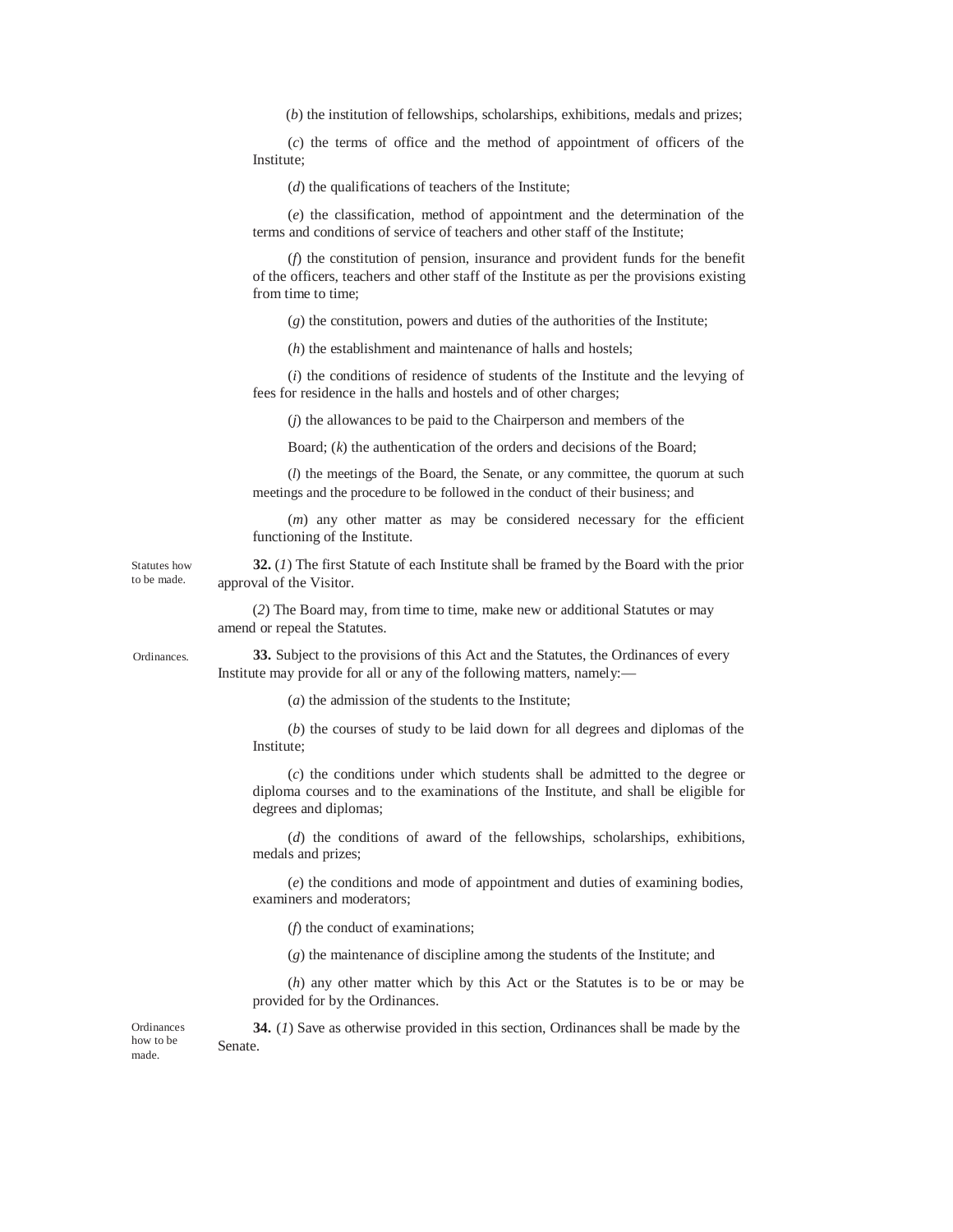(*2*) All Ordinances made by the Senate shall have effect from such date as it may direct, but every Ordinance so made shall be submitted, as soon as may be, to the Board and shall be considered by the Board at its next meeting.

(*3*) The Board shall have power by resolution to modify or cancel any such Ordinance and such Ordinance shall from the date of such resolution stand modified accordingly or cancelled, as the case may be.

**35.** (*1*) (*a*) Any dispute arising out of a contract between an Institute and any of its employees shall, at the request of the employee concerned or at the instance of the Institute, be referred to a Tribunal of Arbitration consisting of one member appointed by the Institute, one member nominated by the employee, and an umpire appointed by the Visitor.

Tribunal of Arbitration.

(*b*) The decision of the Tribunal shall be final and shall not be questioned in any court.

(*c*) No suit or proceeding shall lie in any court in respect of any matter, which is required by sub-section (*1*) to be referred to the Tribunal of Arbitration.

(*d*) The Tribunal of Arbitration shall have power to regulate its own procedure:

Provided that the Tribunal shall have regard to the principles of natural justice while making such procedure.

(*e*) Nothing in any law for the time being in force relating to arbitration shall apply to arbitrations under this section.

(*2*) Any student or candidate for an examination whose name has been removed from the rolls of the Institute by the orders or resolution of the Director of the Institute and who has been debarred from appearing at the examinations of the Institute for more than one year, may within ten days of the date of receipt of such resolution by him, appeal to the Board who may confirm, modify or reverse the decision of the Director.

(*3*) Any dispute arising out of any disciplinary action taken by the Institute against a student shall, at the request of such student, be referred to a Tribunal of Arbitration and the provisions of sub-section (*1*) shall, as far as may be, apply to a reference made under this sub-section.

(*4*) Every employee or student of the Institute, notwithstanding anything contained in this Act, have a right to appeal within such time as may be laid down by the Statutes, to the Board of Governors against the decision of any officer or authority of the Institute, as the case may be, and thereupon the Board may confirm, modify or reverse the decision appealed against.

**36.**(*1*) There shall be attached to every statement of accounts laid before the Board of each Institute, a report by its Director, with respect to—

Annual report of Director.

(*a*) the state of affairs of such Institute;

(*b*) the amount, if any, which it proposes to carry forward to any surplus reserves in its balance sheet;

(*c*) the extent to which understatement or overstatement of any surplus of income over expenditure or any shortfall of expenditure over income has been indicated in the auditor's report and the reasons for such understatement or overstatement;

(*d*) the productivity of research projects undertaken by the Institute measured in accordance with such norms as may be specified by any statutory regulatory authority;

(*e*) appointments of the officers and teachers of the Institute;

(*f*) benchmark and internal standards set by the Institute, including the nature of innovations in teaching, research and application of knowledge.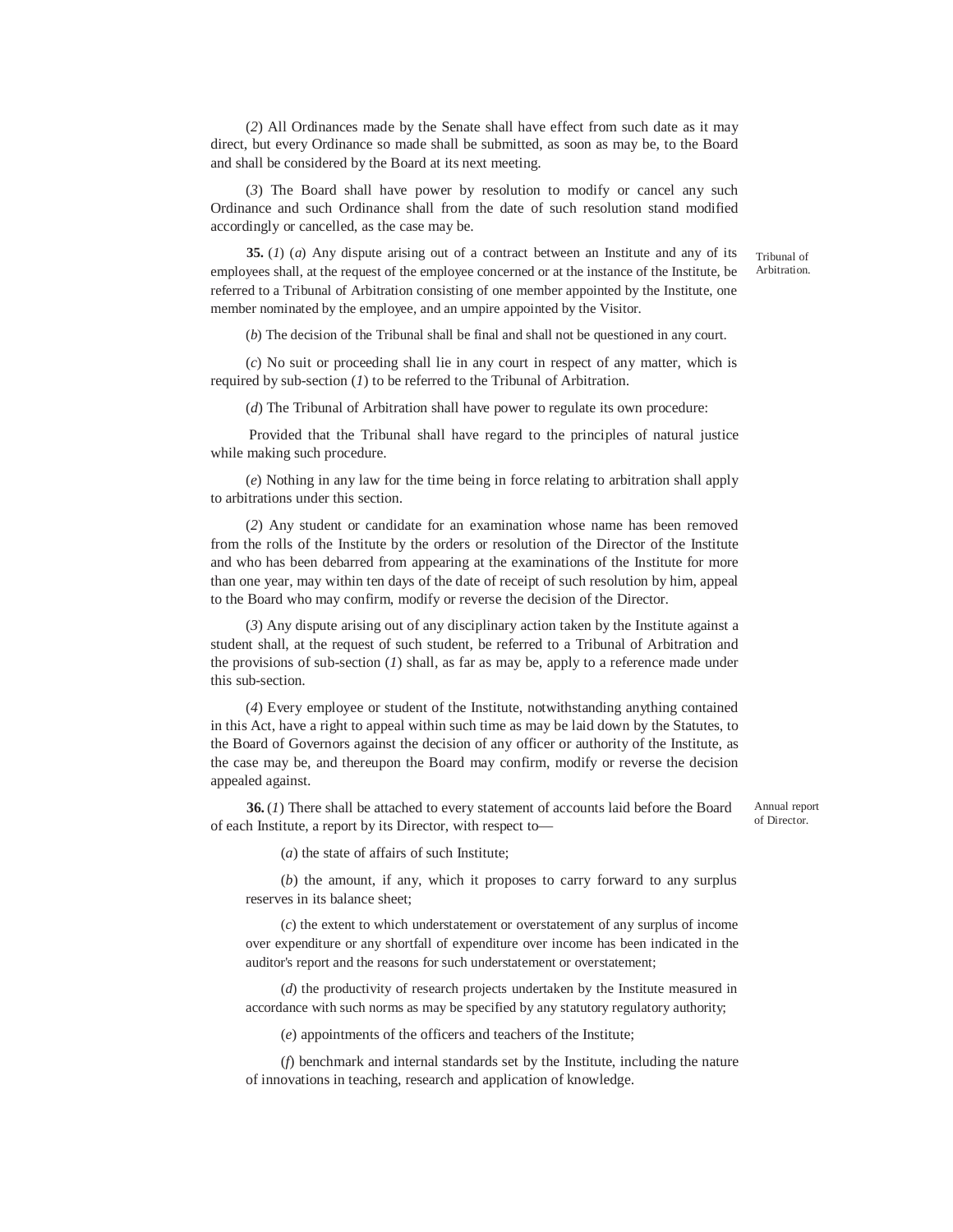(*2*) The Director shall also be bound to give the complete information and explanation in its report on every reservation, qualification or adverse remark contained in the auditors' report.

Annual report of each Institute.

**37.** (*1*) The annual report of each Institute shall be prepared under the direction of the Board, which shall include, among other matters, the steps taken by the Institute towards the fulfilment of its objects and an outcome based assessment of the research being undertaken in such Institute, and be submitted to the Board on or before such date as may be specified and the Board shall consider the report in its annual meeting.

(*2*) The annual report as approved by the Board shall be published and placed on the website of the Institute.

(*3*) The Board shall prepare and release for every year a report, in English and in Hindi, the working of the Institute in the previous year on or before the expiry of nine months from the close of financial year, and a copy of the same, together with an audited statement of accounts showing the income and expenditure for the previous year shall be submitted to the Central Government and the concerned State Government within that stipulated time, and the same may be caused to be laid before each House of Parliament and the concerned State Legislature.

### CHAPTER V

### CO-ORDINATION FORUM

Co-ordination Forum.

**38.** (*1*) In order that there may be better co-ordination among the Institutes, the Central Government may, by notification in the Official Gazette, establish, with effect from such date as may be specified in the notification, a central body to be called the Coordination Forum for all the Institutes specified in column (5) of the Schedule.

(*2*) The Co-ordination Forum shall consist of the following members, namely:—

(*i*) the Minister in-charge of the Ministry or Department of the Central Government having administrative control of technical education, *ex officio*, as Chairperson;

(*ii*) Secretary to the Government of India, in-charge of the Department of the Central Government having administrative control of technical education, *ex officio*;

(*iii*) four Secretaries in-charge of department looking after Indian Institutes of Information Technology of State Governments in which the Institutes are located, to be nominated by the Chairperson of the Co-ordination Forum, by rotation for two years, *ex officio*;

(*iv*) four Chairpersons of the Institutes, to be nominated by the Chairperson of the Co-ordination Forum, by rotation for two years;

(*v*) the Directors of each of the Institutes, *ex officio*;

(*vi*) four industry partners, to be nominated by the Chairperson of the Coordination Forum, not more than one from any Institute, by rotation every two years;

(*vii*) three persons of eminence, of which at least one shall be a woman, in academia, industry or public service, to be nominated by the Co-ordination Forum; and

(*viii*) one representative of All India Council of Technical Education:

Provided that while nominating under clauses (*iii*), (*iv*) and (*vi*), care shall be taken to ensure representation of as many Institutes as possible by selecting Secretaries of State Governments, Chairpersons of the Institutes, and representatives of industry partners from the Board of different Institutes to the extent possible.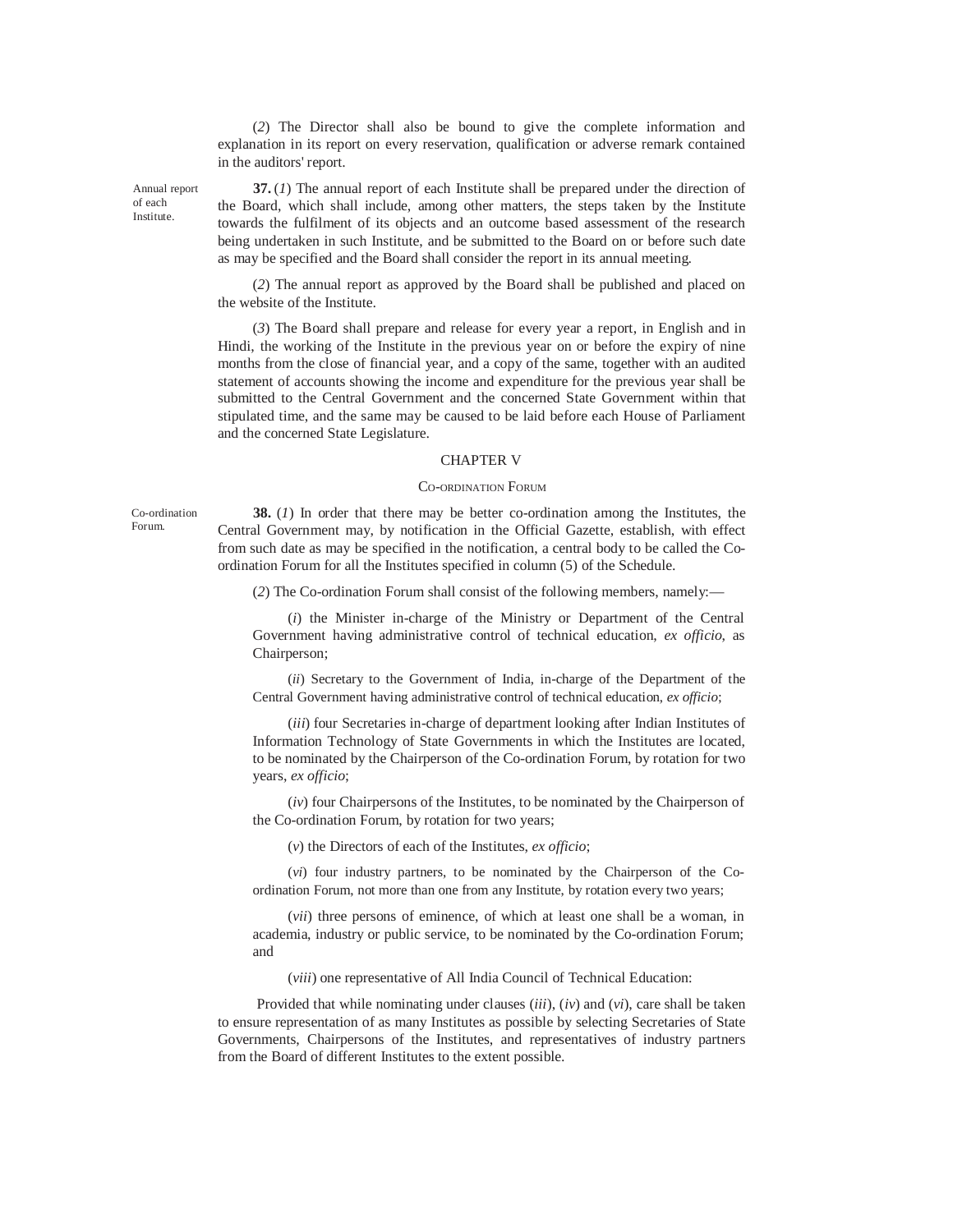(*3*) An officer of the Department of Higher Education, Government of India, not below the rank of Joint Secretary, concerned with technical education, *ex officio*, to act as the Member-Secretary of the Co-ordination Forum.

(*4*) The Co-ordination Forum may, at its discretion, constitute a Standing Committee of the Indian Institute of Information Technology Co-ordination Forum (Public-private Partnership) to assist the Co-ordination Forum in discharge of its duties and responsibilities.

(*5*) The expenditure on the Co-ordination Forum shall be met by the resources pooled by all the Institutes governed by this Act.

**39.** (*1*) The term of office of a member referred to in clause (*viii*) of sub-section (*2*) of section 38 shall be three years from the date of nomination.

(*2*) The term of office of an *ex officio* member shall continue so long as the member holds the office by virtue of which he is a member.

(*3*) While nominating members to the Co-ordination Forum under clauses (*iii*), (*iv*) and (*vi*) of sub-section (*2*) of section 38, the Chairperson of the Co-ordination Forum shall, to the extent possible, ensure maximum possible representation from each Institute.

(*4*) The members of the Co-ordination Forum shall be entitled to travelling and such other allowances, as may be prescribed, for attending meetings of the Co-ordination Forum or its Committees thereof.

**40.** (*1*) The Co-ordination Forum shall facilitate the sharing of experience, ideas and concerns with a view to enhancing the performance of all the Institutes.

(*2*) Without prejudice to the provisions of sub-section (*1*), the Co-ordination Forum shall perform the following functions, namely:—

(*a*) advise the Central Government to include a new institution or exclude an existing institution from the Schedule;

(*b*) deliberate on such matters of common interest to Institutes as may be referred to it by any Institute;

(*c*) promote necessary co-ordination and co-operation in the working of the Institutes;

(*d*) recommend to the Central Government, the institution of scholarships including for research and for the benefit of students belonging to the Scheduled Castes, the Scheduled Tribes and other socially and educationally backward classes of citizens; and

(*e*) perform such other functions as may be referred to it by the Central Government or any State Government:

Provided that nothing in this section shall derogate the powers and functions vested by law in the Board or Senate or other authorities of each Institute.

(*3*) The Chairperson of the Co-ordination Forum shall ordinarily preside at the meetings of the Co-ordination Forum and in the absence, the Secretary to the Government of India, in-charge of the Department of the Central Government having administrative control of technical education, shall preside at the meeting.

(*4*) The Co-ordination Forum shall meet at least once in every year, or as and when deemed necessary by the Chairperson of the Co-ordination Forum, and follow such procedure in its meetings, as may be prescribed.

Term of office and allowances payable to members of Co-ordination Forum.

Functions and duties of Coordination Forum.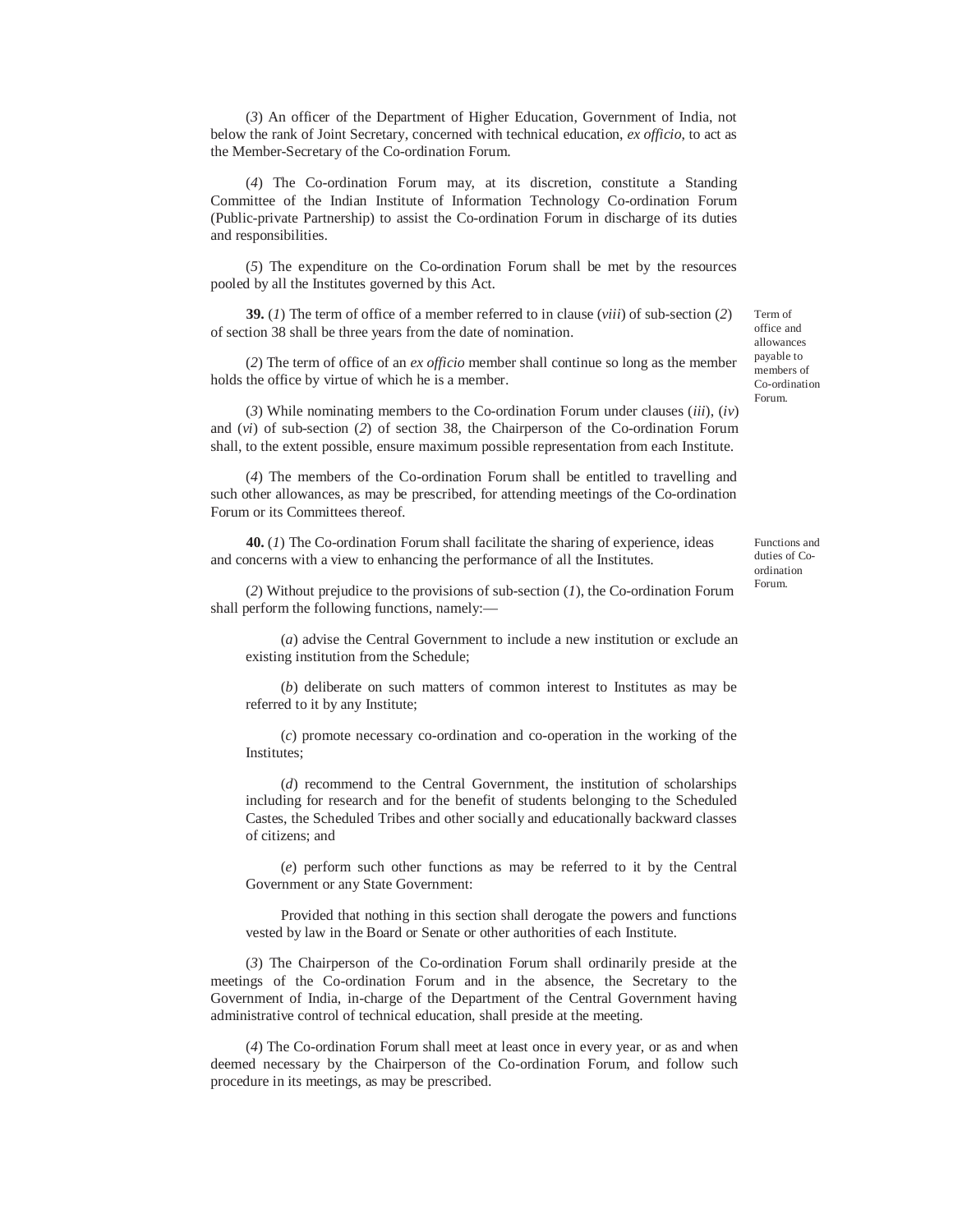#### CHAPTER VI

#### **MISCELLANEOUS**

**41.**(*1*) The Central Government may, after previous publication, by notification make rules for carrying out the provisions of this Act.

(*2*) In particular, and without prejudice to the generality of the foregoing power, such rules may provide for all or any of the following matters, namely:—

(*a*) the form and manner in which the State Government shall submit proposal to the Central Government under sub-section (*2*) of section 11;

(*b*) the investment proposal of capital in establishment of the Institute and the respective shares under sub-section (*7*) of section 11;

(*c*) the travelling and other allowances payable to members of the Coordination Forum under sub-section (*4*) of section 39;

(*d*) the procedure to be followed in the meetings of the Co-ordination Forum under sub-section (*4*) of section 40.

**42.** No act of the Co-ordination Forum, or any Institute or Board or Senate or any other body set up under this Act or the Statutes, shall be invalid merely by reason of—

proceedings not to be invalidated by vacancies, etc.

Acts and

Power to make rules.

(*a*) any vacancy or defect in the constitution thereof; or

(*b*) any irregularity in its procedure not affecting the merits of the case; or

(*c*) any defect in the selection, nomination or appointment of a person acting as a member thereof.

**43.** (*1*) The Institute shall furnish to the Central Government such returns or other information with respect to its policies or activities as the Central Government may, for the purpose of reporting to Parliament or for the making of policy, from time to time require.

(*2*) The Institute, shall furnish to the State Government in which such Institute is located, such returns or other information with respect to its policies or activities as that Government may, for the purpose of reporting to the concerned State Legislature or for the making of policy, from time to time require.

**44.** The Institute shall carry out such directions as may be issued to it from time to time by the Central Government for the efficient administration of this Act.

authority under **45.** The provisions of the Right to Information Act, 2005 shall apply to each Institute, 22 of 2005. as if it were a public authority defined in clause (*h*) of section 2 of the Right to Information Act, 2005.

Transitional provisions.

Right to Information Act.

**46.** Notwithstanding anything contained in this Act—

(*1*) (*a*) the Board of every Institute functioning as such immediately before the commencement of this Act shall continue to function until a new Board is constituted for that Institute under this Act, but on the constitution of a new Board under this Act, the members of the Board holding office before such commencement of this Act shall cease to hold office;

(*b*) every Senate constituted in relation to every Institute before the commencement of this Act shall be deemed to be the Senate constituted under this Act until a Senate is constituted under this Act for that Institute, but on the constitution of the new Senate under this Act, the members of the Senate holding office before the commencement of this Act shall cease to hold office;

Returns and information to be provided to Central Government or State Government.

Power of Central Government to issue directions. Institute to be public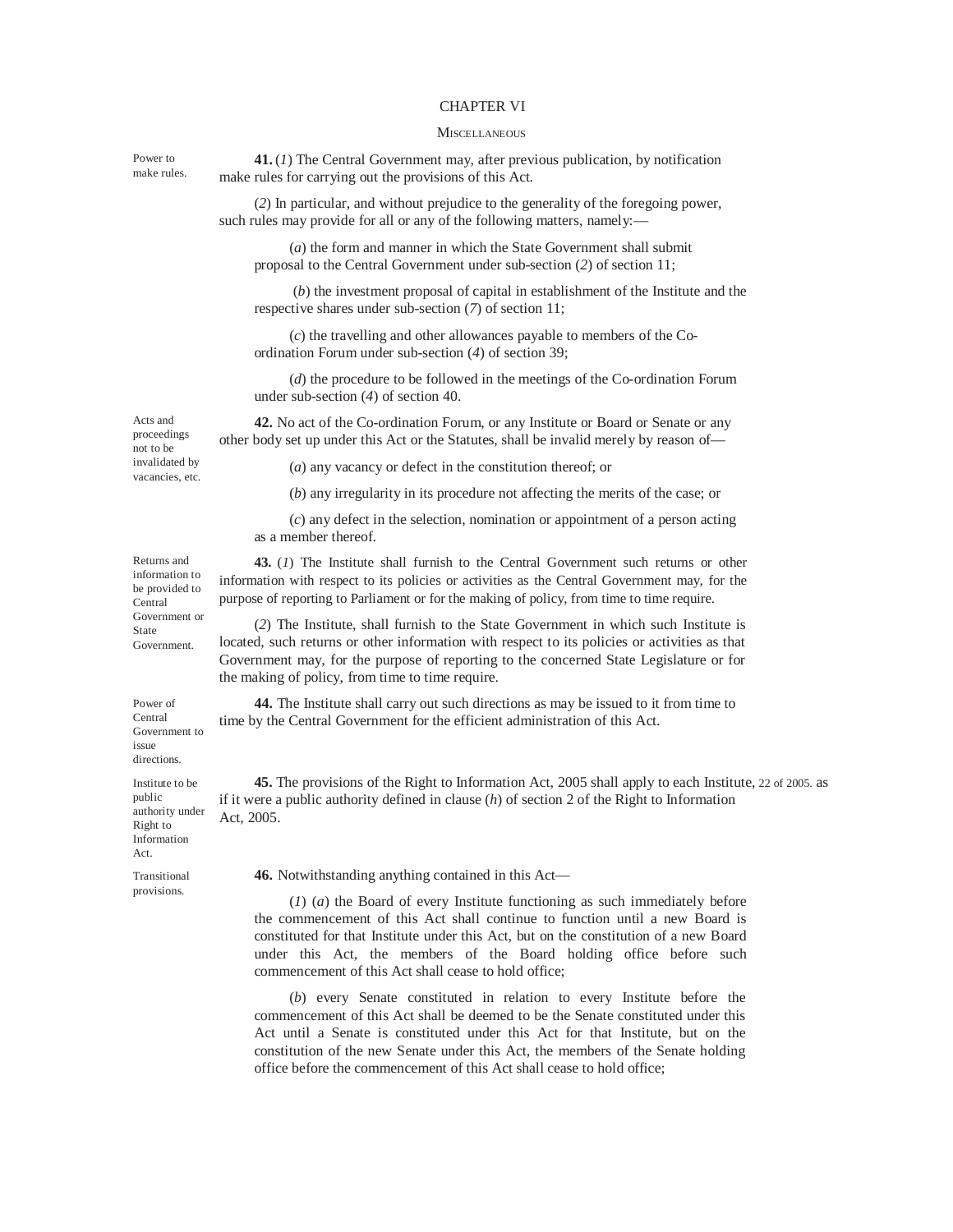(*c*) rules, bye-laws and Ordinances of each existing Institute as in force, immediately, before the commencement of this Act, shall continue to apply in the corresponding institute in so far as they are not inconsistent with the provisions of this Act, until the first Statutes and Ordinances are made under this Act;

(*d*) in case there are no such rules, bye-laws or Ordinances, the Statutes, Ordinances, rules and regulations of one of the existing centrally funded Indian Institutes of Information Technology as adopted by the Board of the concerned Institute, shall apply to the Institute in so far as they are not inconsistent with the provisions of the Act until the first Statutes and the Ordinances are made under this Act.

(*2*) The Central Government may, without prejudice to the provisions of subsection (*1*), if it considers necessary and expedient to do so, by notification, take such measures which may be necessary for the transfer of the existing Institute to the corresponding Institute mentioned under column (5) of the Schedule.

**47.**(*1*) If any difficulty arises in giving effect to the provisions of this Act, the Central Government may, by order published in the Official Gazette, make such provisions or give such directions not inconsistent with the provisions of this Act, as appears to it to be necessary or expedient for removing the difficulty:

Power to remove difficulties.

Provided that no such order shall be made under this section after the expiry of the period of three years from the date of commencement of this Act.

(*2*) Every order made under this section shall be laid, as soon as may be after it is made, before each House of Parliament.

**48.** Every rule, Statute, Ordinance made, and every notification issued, by the Central Government under this Act, shall be laid, as soon as may be after it is made or issued, before each House of Parliament, while it is in session, for a total period of thirty days which may be comprised in one session or in two or more successive sessions, and if, before the expiry of the session immediately following the session or the successive sessions aforesaid, both Houses agree in making any modification in the rule, Statute, Ordinance or notification or both Houses agree that the rule, Statute, Ordinance or notification should not be made or issued, the rule, Statute, Ordinance or notification shall thereafter have effect only in such modified form or be of no effect, as the case may be; so, however, that any such modification or annulment shall be without prejudice to the validity of anything previously done under that rule, Statute, Ordinance or notification.

Laying of rules, Statutes, **Ordinances** and notifications.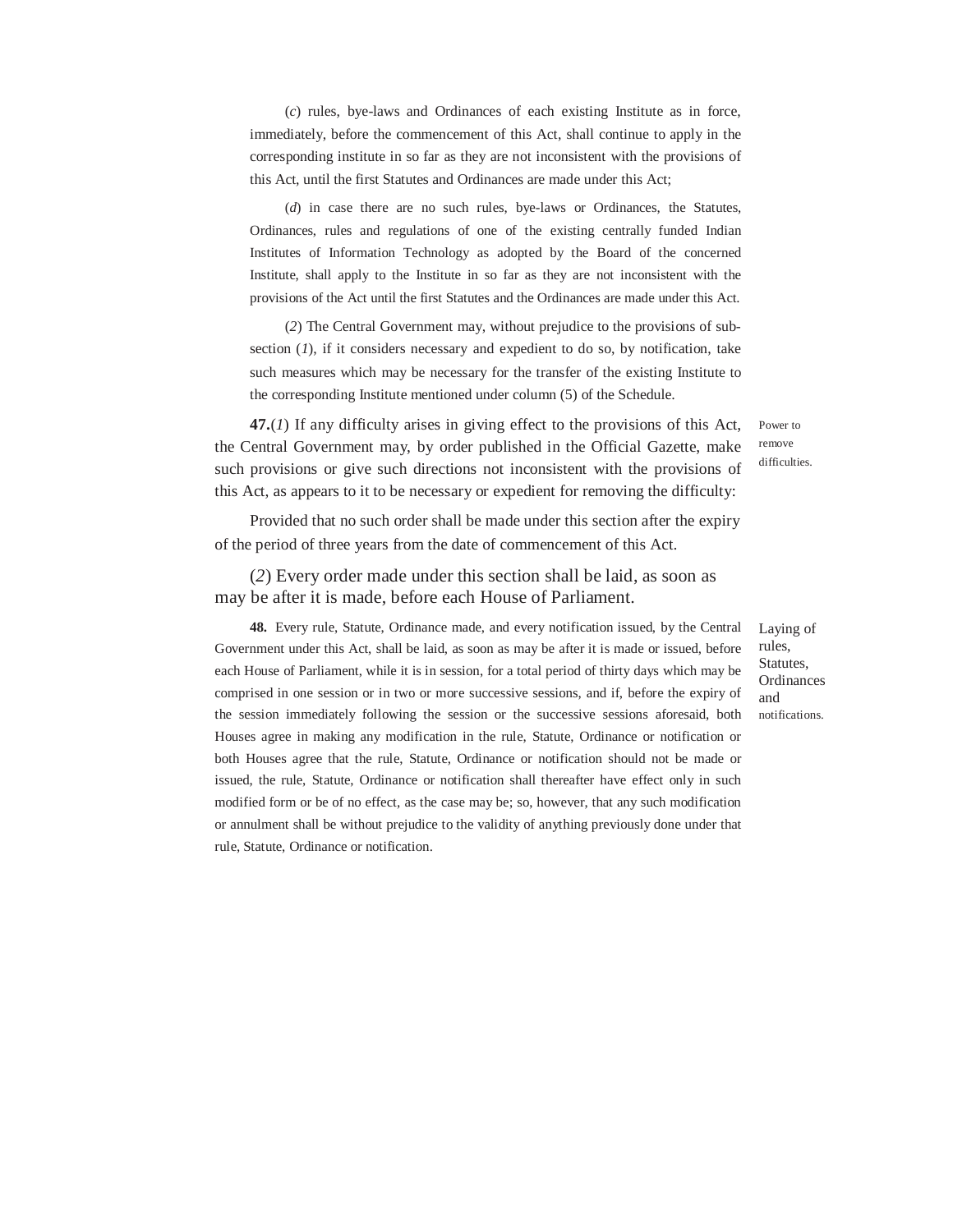## THE SCHEDULE

# [*See* section 4(*1*)]

|     | S1. No. Name of the State | Name of the existing institute                                                                                                                                        | Location                                                                    | Name of Institute Incorporated<br>under this Act                   |
|-----|---------------------------|-----------------------------------------------------------------------------------------------------------------------------------------------------------------------|-----------------------------------------------------------------------------|--------------------------------------------------------------------|
| (1) | (2)                       | (3)                                                                                                                                                                   | (4)                                                                         | (5)                                                                |
| 1.  | Andhra Pradesh            | Indian Institute of Information Technology,<br>Sri City Chittoor, being a society registered<br>under the Societies Registration Act, 1860<br>$(21 \text{ of } 1860)$ | Indian Institute of<br>Information Technology,<br>Sri City, Chittoor        | Indian Institute of Information<br>Technology, Sri City, Chittoor. |
| 2.  | Assam                     | Indian Institute of Information Technology,<br>Guwahati, being a society registered under<br>the Societies Registration Act, 1860<br>$(21 \text{ of } 1860)$          | Indian Institute of Information<br>Technology, Guwahati                     | Indian Institute of Information<br>Technology, Guwahati.           |
| 3.  | Gujarat                   | Indian Institute of Information Technology,<br>Vadodara, being a society registered under<br>the Societies Registration Act, 1860<br>$(21 \text{ of } 1860)$          | Indian Institute of Information<br>Technology, Vadodara                     | Indian Institute of Information<br>Technology, Vadodara.           |
| 4.  | Haryana                   | Indian Institute of Information Technology,<br>Sonepat, being a society registered under<br>the Societies Registration Act, 1860 (21 of 1860)                         | Indian Institute of Information<br>Technology, Sonepat                      | Indian Institute of Information<br>Technology, Sonepat.            |
| 5.  | Himachal Pradesh          | Indian Institute of Information Technology,<br>Una, being a society registered under the<br>Societies Registration Act, 1860 (21 of 1860)                             | Indian Institute of Information<br>Technology, Una                          | Indian Institute of Information<br>Technology, Una.                |
| 6.  | Jharkhand                 | Indian Institute of Information Technology,<br>Ranchi, being a society registered under the<br>Societies Registration Act, 1860 (21 of 1860)                          | Indian Institute of Information<br>Technology, Ranchi                       | Indian Institute of Information<br>Technology, Ranchi.             |
| 7.  | Karnataka                 | Indian Institute of Information Technology,<br>Dharwad, being a society registered under<br>the Societies Registration Act, 1860 (21 of 1860)                         | Indian Institute of Information<br>Technology, Dharwad                      | Indian Institute of Information<br>Technology, Dharwad.            |
| 8.  | Kerala                    | Indian Institute of Information Technology,<br>Kottayam, being a society registered under<br>the Societies Registration Act, 1860 (21 of 1860)                        | Indian Institute of Information<br>Technology, Kottayam                     | Indian Institute of Information<br>Technology, Kottayam.           |
| 9.  | Maharashtra               | Indian Institute of Information Technology,<br>Nagpur, being a society registered under the<br>Societies Registration Act, 1860 (21 of 1860)                          | Indian Institute of Information<br>Technology, Nagpur                       | Indian Institute of Information<br>Technology, Nagpur.             |
| 10. | Maharashtra               | Indian Institute of Information Technology,<br>Pune, being a society registered under the<br>Societies Registration Act, 1860 (21 of 1860)                            | Indian Institute of Information<br>Technology, Pune                         | Indian Institute of Information<br>Technology, Pune.               |
| 11. | Manipur                   | Indian Institute of Information Technology,<br>Senapati, being a society registered under<br>the Societies Registration Act, 1860<br>$(21 \text{ of } 1860)$          | Indian Institute of Information<br>Technology, Senapati                     | Indian Institute of Information<br>Technology, Senapati.           |
| 12. | Rajasthan                 | Indian Institute of Information Technology,<br>Kota, being a society registered under the<br>Societies Registration Act, 1860 (21 of 1860)                            | Indian Institute of Information<br>Technology, Kota                         | Indian Institute of Information<br>Technology, Kota.               |
| 13. | Tamil Nadu                | Indian Institute of Information Technology,<br>Tiruchirapalli, being a society registered<br>under the Societies Registration Act, 1860<br>$(21 \text{ of } 1860)$    | Indian Institute of Information<br>Technology, Srirangam,<br>Tiruchirapalli | Indian Institute of Information<br>Technology, Tiruchirapalli.     |
| 14. | <b>Uttar Pradesh</b>      | Indian Institute of Information Technology,<br>Lucknow, being a society registered under<br>the Societies Registration Act, 1860 (21 of 1860)                         | Indian Institute of Information<br>Technology, Lucknow                      | Indian Institute of Information<br>Technology, Lucknow.            |